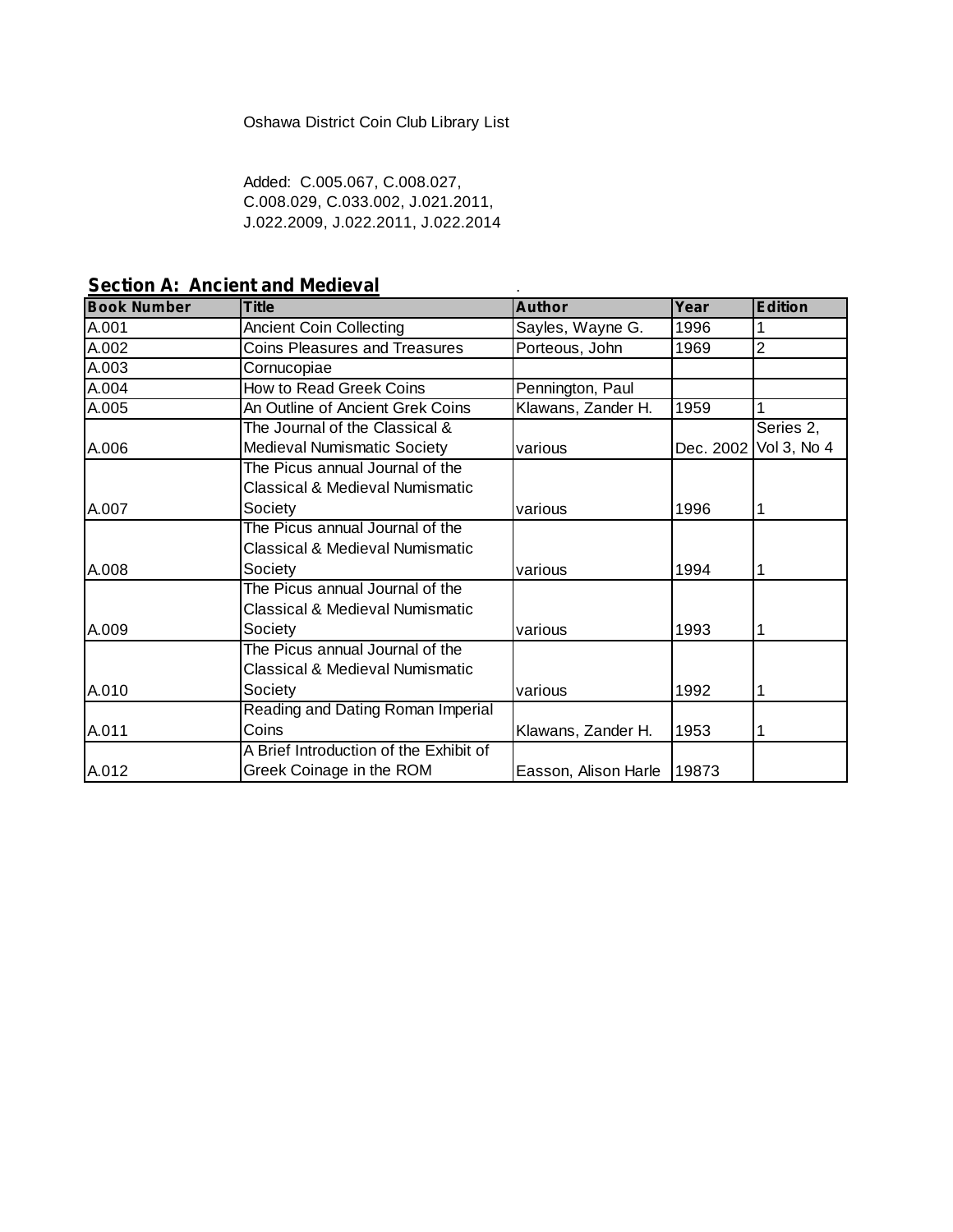| <b>Book Number</b> | Title                                 | <b>Author</b>        | Year | <b>Edition</b> |
|--------------------|---------------------------------------|----------------------|------|----------------|
| <b>B.001</b>       | A Guide Book of English Coins         | Bressett, K.E.       | 1964 | 3              |
|                    |                                       | Remick, Jerome       |      |                |
|                    | A Guidebook & Catalogue of British    | James, Somer         |      |                |
| B.002.002          | Commonwealth Coins 1660-1969          | Linecar, Howard      | 1969 | 2              |
|                    |                                       | Remick, Jerome       |      |                |
|                    |                                       | James, Somer         |      |                |
|                    | A Guidebook & Catalogue of British    | Dowle, Anthony Finn, |      |                |
| B.002.003          | Commonwealth Coins 1649-1971          | <b>Patrick</b>       | 1971 | 3              |
|                    | The Medallic Portraits of Sir Winston |                      |      |                |
| <b>B.003</b>       | Churchill                             | Engstrom, J. Eric    | 1972 |                |
|                    |                                       | Peter Seabody        |      |                |
| <b>B.004</b>       | British Tokens and their Values       | Monica Bussell       | 1970 |                |
|                    | Standard Catalogue of the Coins of    | seaby, Herbert Allen |      |                |
| <b>B.005</b>       | <b>Great Britain and Ireland</b>      | Seaby, Peter John    | 1960 | 10             |
|                    |                                       |                      |      |                |
|                    | Standard Catalogue of British Coins   | Mitchell, Stephen    |      |                |
| <b>B.006</b>       | of England and the United Kingdom     | Reeds, Brian         | 1987 | 22             |
| <b>B.007</b>       | The Coins of British Oceania          | Clarke, Bobert L     | 1964 | 2              |
|                    | The Silver Crowns of Great Briton and |                      |      |                |
| <b>B.008</b>       | Ireland                               | Wayte Raymond, Inc.  | 1941 |                |
| <b>B.009</b>       | Australian Coin Chart                 |                      | 1965 |                |

**Section B: Great Britain & British Commonwealth**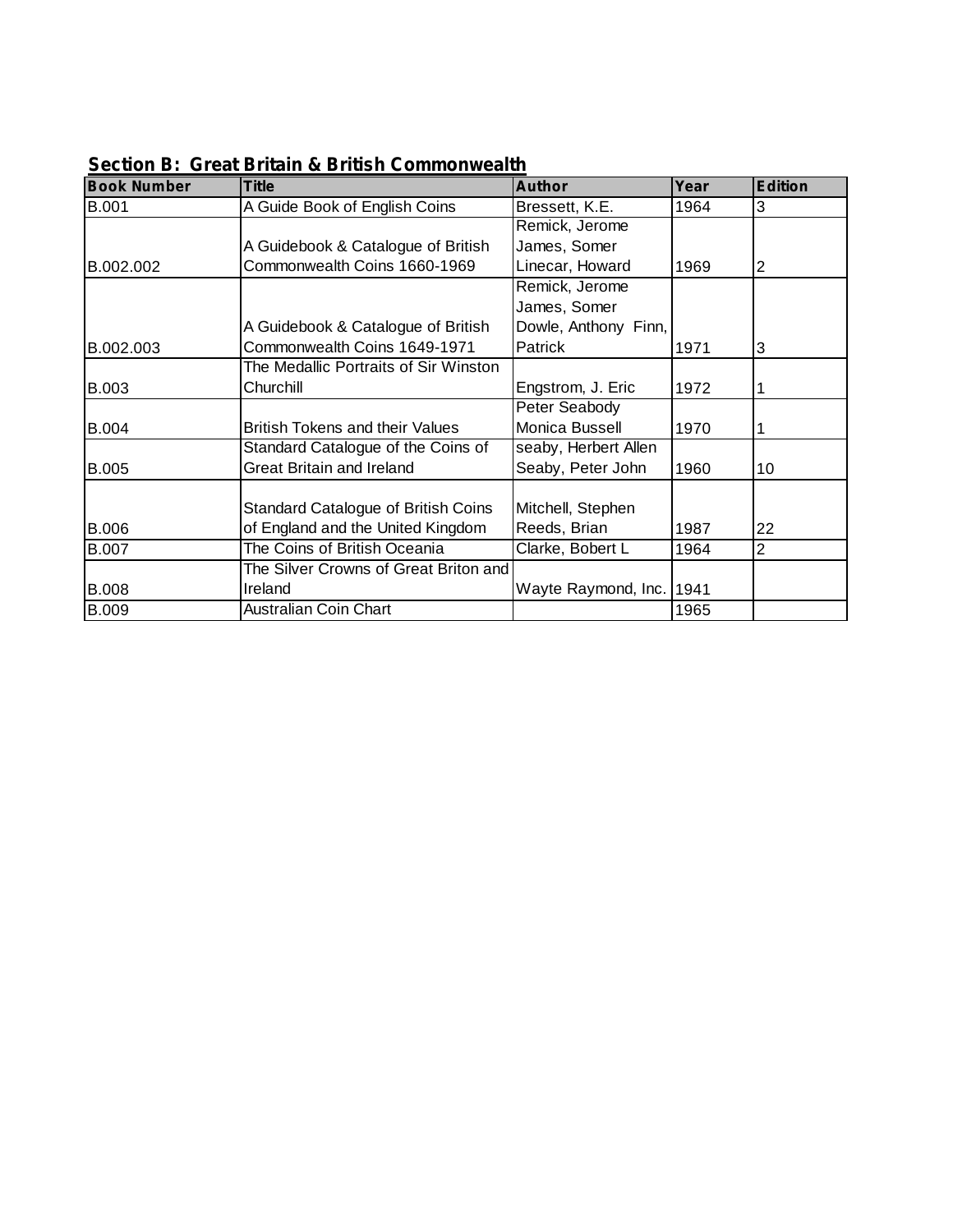| <b>Book Number</b> | <b>Title</b>                        | <b>Author</b>      | Year | <b>Edition</b> |
|--------------------|-------------------------------------|--------------------|------|----------------|
|                    | A Guide for the Grading of Canadian | Paul, Cecil S.     |      |                |
| C.001              | Coins                               | Parker, Gerald B.  | 1964 | 1              |
|                    | Standard Grading Guide to Canadian  | Charlton, James E. |      |                |
| C.002              | <b>Decimal Coins</b>                | Willey, Robert C.  | 1965 | 1              |
|                    | Aspects of the Numismatics of North |                    |      |                |
| C.003              | America                             | Gilboy, C.F.       | 1986 | 1              |
| C.004              | <b>Canadian Silver Dollars</b>      | Gilmore, Starr     | 1961 | $\mathbf{1}$   |
|                    |                                     |                    |      |                |
|                    | 1958 Standard Catalogue of Canadian |                    |      |                |
|                    | and Newfoundland Coins, Tokens and  |                    |      |                |
| C.005.006          | <b>Fractional Currency</b>          | Charlton, J.E.     | 1957 | 6              |
|                    |                                     |                    |      |                |
|                    | 1959 Standard Catalogue of Canadian |                    |      |                |
|                    | and Newfoundland Coins, Tokens and  |                    |      |                |
| C.005.007          | <b>Fractional Currency</b>          | Charlton, J.E.     | 1958 | 7              |
|                    |                                     |                    |      |                |
|                    | 1960 Standard Catalogue of Canadian |                    |      |                |
| C.005.008          | Coins Tokens and Paper Money        | Charlton, J.E.     | 1959 | 8              |
|                    |                                     |                    |      |                |
|                    | 1961 Standard Catalogue of Canadian |                    |      |                |
| C.005.009          | Coins Tokens and Paper Money        | Charlton, J.E.     | 1960 | 9              |
|                    | 1962 Standard Catalogue of Canadian |                    |      |                |
| C.005.010          | Coins Tokens and Paper Money        | Charlton, J.E.     | 1961 | 10             |
|                    |                                     |                    |      |                |
|                    | 1963 Standard Catalogue of Canadian |                    |      |                |
| C.005.011          | Coins Tokens and Paper Money        | Charlton, J.E.     | 1962 | 11             |
|                    |                                     |                    |      |                |
|                    | 1964 Standard Catalogue of Canadian |                    |      |                |
| C.005.012          | Coins Tokens and Paper Money        | Charlton, J.E.     | 1963 | 12             |
|                    |                                     |                    |      |                |
|                    | 1965 Standard Catalogue of Canadian |                    |      |                |
| C.005.013          | Coins Tokens and Paper Money        | Charlton, J.E.     | 1964 | 13             |
|                    |                                     |                    |      |                |
|                    | 1966 Standard Catalogue of Canadian |                    |      |                |
| C.005.014          | Coins Tokens and Paper Money        | Charlton, J.E.     | 1965 | 14             |
|                    |                                     |                    |      |                |
|                    | 1967 Standard Catalogue of Canadian |                    |      |                |
| C.005.015          | Coins Tokens and Paper Money        | Charlton, J.E.     | 1966 | 15             |
|                    |                                     |                    |      |                |
|                    | 1968 Standard Catalogue of Canadian |                    |      |                |
| C.005.016          | Coins Tokens and Paper Money        | Charlton, J.E.     | 1967 | 16             |
|                    | 1969 Standard Catalogue of Canadian |                    |      |                |
| C.005.017          | Coins Tokens and Paper Money        | Charlton, J.E.     | 1968 | 17             |
|                    |                                     |                    |      |                |

**Section C: Canada and Maritime**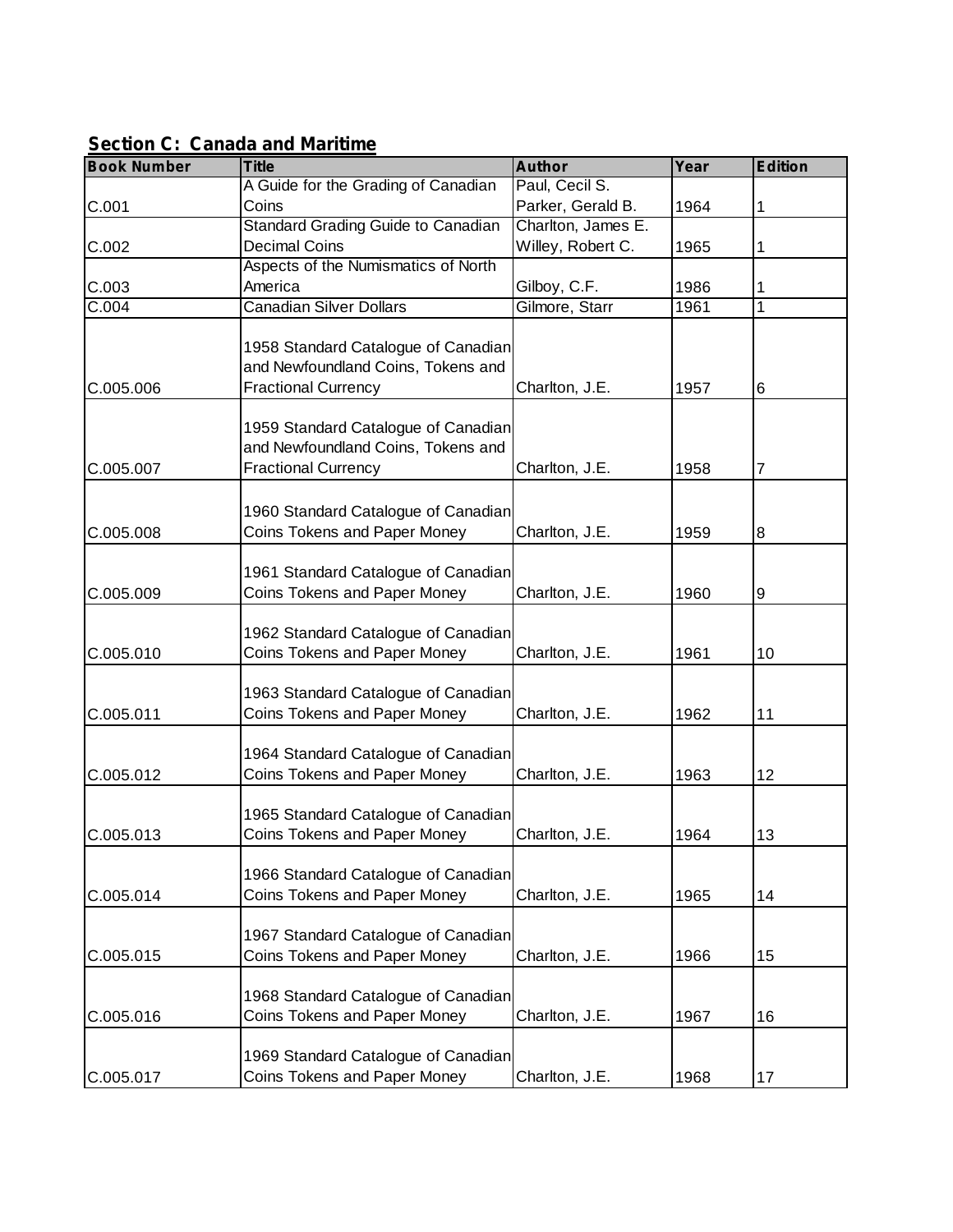|           | 1970 Standard Catalogue of Canadian |                |      |    |
|-----------|-------------------------------------|----------------|------|----|
| C.005.018 | Coins Tokens and Paper Money        | Charlton, J.E. | 1969 | 18 |
|           |                                     |                |      |    |
|           | 1972 Standard Catalogue of Canadian |                |      |    |
| C.005.020 | Coins Tokens and Paper Money        | Charlton, J.E. | 1971 | 20 |
|           |                                     |                |      |    |
|           | 1973 Standard Catalogue of Canadian |                |      |    |
| C.005.021 | Coins Tokens and Paper Money        | Charlton, J.E. | 1971 | 21 |
|           |                                     |                |      |    |
|           | 1976 Standard Catalogue of Canadian |                |      |    |
| C.005.024 | Coins Tokens and Paper Money        | Charlton, J.E. | 1975 | 24 |
|           |                                     |                |      |    |
|           | 1977 Standard Catalogue of Canadian |                |      |    |
| C.005.025 | Coins Tokens and Paper Money        | Charlton, J.E. | 1976 | 25 |
|           |                                     |                |      |    |
|           | 1978 Standard Catalogue of Canadian |                |      |    |
| C.005.026 | Coins Tokens and Paper Money        | Charlton, J.E. | 1977 | 26 |
|           |                                     |                |      |    |
|           | 1979 Standard Catalogue of Canadian |                |      |    |
| C.005.028 | Coins Tokens and Paper Money        | Charlton, J.E. | 1979 | 28 |
|           | The Charlton Standard Catalogue of  |                |      |    |
| C.005.031 | Canadian Coins Winter 1981          | Charlton, J.E. | 1980 | 31 |
|           | The Charlton Standard Catalogue of  |                |      |    |
| C.005.032 | Canadian Coins Summer 1981          | Charlton, J.E. | 1981 | 32 |
|           | The Charlton Standard Catalogue of  |                |      |    |
| C.005.037 | Canadian Coins Winter 1984          | Cross, W.K.    | 1983 | 37 |
|           | The Charlton Standard Catalogue of  |                |      |    |
| C.005.039 | Canadian Coins 1985                 | Cross, W.K.    | 1983 | 39 |
|           | The Charlton Standard Catalogue of  |                |      |    |
| C.005.041 | Canadian Coins 1987                 | Cross, W.K.    | 1987 | 41 |
|           | The Charlton Standard Catalogue of  |                |      |    |
| C.005.043 | Canadian Coins 1989                 | Cross, W.K.    | 1989 | 43 |
|           | The Charlton Standard Catalogue of  |                |      |    |
| C.005.047 | Canadian Coins 1993                 | Cross, W.K.    | 1993 | 47 |
|           | The Charlton Standard Catalogue of  |                |      |    |
| C.005.048 | Canadian Coins 1994                 | Cross, W.K.    | 1994 | 48 |
|           | The Charlton Standard Catalogue of  |                |      |    |
| C.005.050 | Canadian Coins 1996                 | Cross, W.K.    | 1995 | 50 |
|           | The Charlton Standard Catalogue of  |                |      |    |
| C.005.051 | Canadian Coins 1997                 | Cross, W.K.    | 1996 | 51 |
|           | The Charlton Standard Catalogue of  |                |      |    |
| C.005.052 | Canadian Coins 1998                 | Cross, W.K.    | 1997 | 52 |
|           | The Charlton Standard Catalogue of  |                |      |    |
| C.005.053 | Canadian Coins 1999                 | Cross, W.K.    | 1999 | 53 |
|           | The Charlton Standard Catalogue of  |                |      |    |
| C.005.054 | Canadian Coins Millennium Edition   | Cross, W.K.    | 2000 | 54 |
|           | The Charlton Standard Catalogue of  |                |      |    |
| C.005.056 | Canadian Coins 2002                 | Cross, W.K.    | 2001 | 56 |
|           |                                     |                |      |    |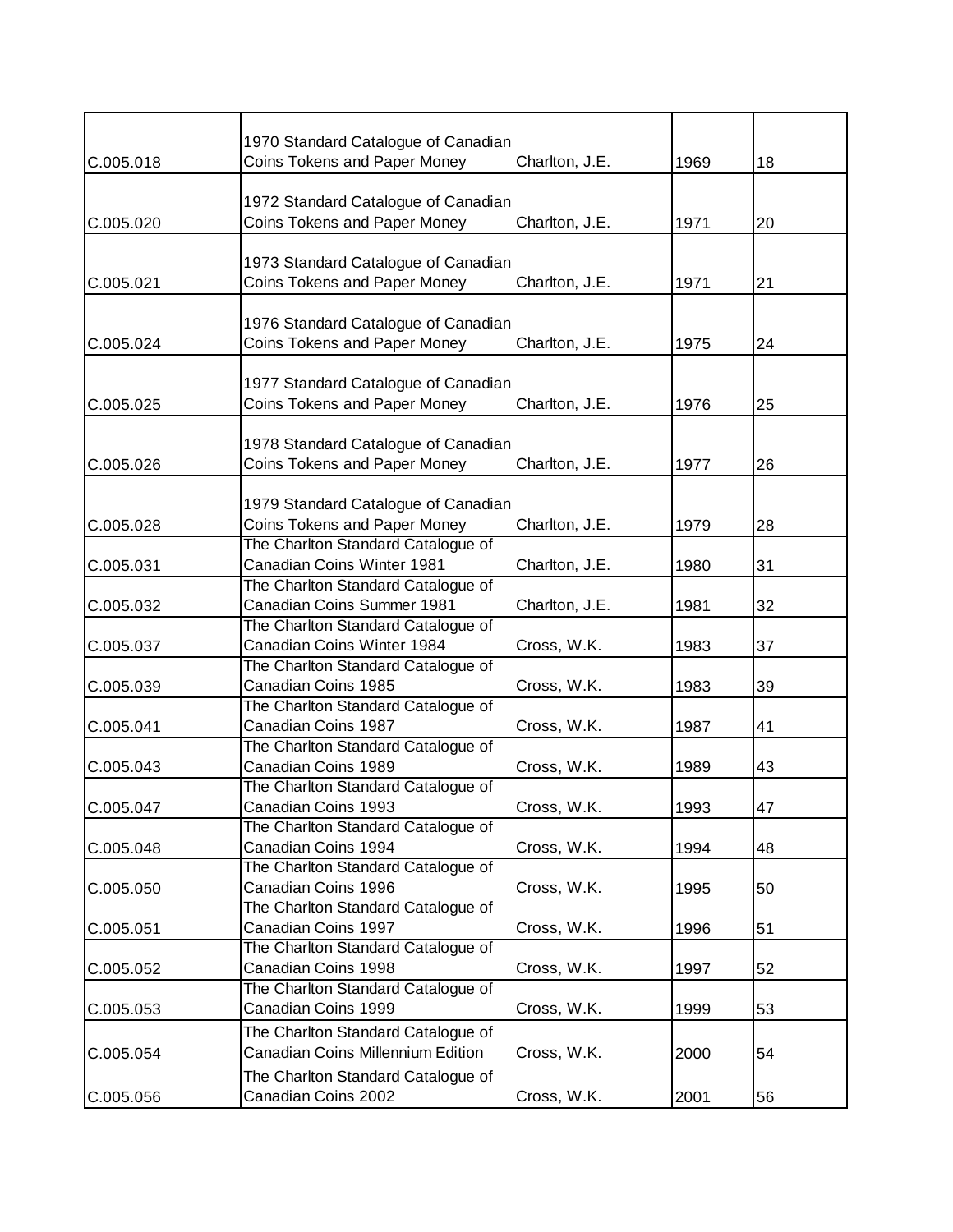|           | The Charlton Standard Catalogue of |                        |      |                |
|-----------|------------------------------------|------------------------|------|----------------|
|           | Canadian Coins 2003                | Cross, W.K.            |      |                |
|           | The Charlton Standard Catalogue of |                        |      |                |
| C.005.058 | Canadian Coins 2004                | Cross, W.K.            | 2003 | 58             |
|           | The Charlton Standard Catalogue of |                        |      |                |
| C.005.059 | Canadian Coins 2005                | Cross, W.K.            | 2005 | 59             |
|           | The Charlton Standard Catalogue of |                        |      |                |
| C.005.060 | Canadian Coins 2006                | Cross, W.K.            | 2006 | 60             |
|           | The Charlton Standard Catalogue of |                        |      |                |
| C.005.066 | Canadian Coins 2012                | Cross, W.K.            | 2012 | 66             |
|           |                                    |                        |      |                |
|           | The Charlton Standard Catalogue of |                        |      |                |
| C.005.067 | Canadian Coins 2013 Volume One     | Cross, W.K.            | 2013 | 67             |
|           | The Charlton Standard Catalogue of |                        |      |                |
| C.005-068 | Canadian Coins 2014                | Cross, W.K.            | 2014 | 68             |
|           | The Charlton Standard Catalogue of |                        |      |                |
| C.005.069 | Canadian Coins 2015                | Cross, W.K.            | 2015 | 69             |
| C.006.002 | 1962 Coin Guide                    | Charlton, J.E.         | 1962 | $\overline{2}$ |
| C.006.004 | 1964 Coin Guide                    | Charlton, J.E.         | 1964 | $\overline{4}$ |
| C.006.005 | 1965 Coin Guide                    | Charlton, J.E.         | 1965 | 5              |
| C.006.007 | 1967 Coin Guide                    | Charlton, J.E.         | 1967 | $\overline{7}$ |
| C.006.008 | 1968 Coin Guide                    | Charlton, J.E.         | 1968 | 8              |
| C.006.009 | 1969 Coin Guide                    | Charlton, J.E.         | 1969 | 9              |
| C.006.016 | 1976 Coin Guide                    | Gandley, Will          | 1975 | 1976           |
| C.006.020 | 1980 Coin Guide                    | Gandley, Will          | 1980 | 1980           |
| C.006.027 | 1988 Charlton Coin Guide           | Cross, W.K.            | 1988 | 27             |
| C.006.036 | 1997 Charlton Coin Guide           | Cross, W.K.            | 1996 | 36             |
|           | The Charlton Standard Catalogue of |                        |      |                |
|           | Canadian Coins, Tokens and Paper   |                        |      |                |
| C.007     | Money 1952-1988                    | Cross, W.K.            | 1988 | 36             |
|           |                                    | Haxby, J.A. Willey,    |      |                |
| C.008.004 | 1982 Coins of Canada               | R.C.                   | 1982 | 4              |
|           |                                    | Haxby, J.A. Willey,    |      |                |
| C.008.008 | 1988 Coins of Canada               | R.C.                   | 1987 | 8              |
|           |                                    | Haxby, J.A. Willey,    |      |                |
| C.008.011 | 1992 Coins of Canada               | R.C.                   | 1992 | 11             |
|           |                                    | Willey,<br>Haxby, J.A. |      |                |
| C.008.012 | 1994 Coins of Canada               | R.C.                   | 1993 | 12             |
|           |                                    | Haxby, J.A.<br>Willey, |      |                |
| C.008.016 | 1998 Coins of Canada               | R.C.                   | 1997 | 16             |
|           |                                    | Haxby, J.A.<br>Willey, |      |                |
| C.008.017 | 1999 Coins of Canada               | R.C.                   | 1998 | 17             |
|           |                                    | Haxby, J.A.<br>Willey, |      |                |
| C.008.025 | 2007 Coins of Canada               | R.C.                   | 2006 | 25             |
|           |                                    | Willey,<br>Haxby, J.A. |      |                |
| C.008.027 | 2009 Coins of Canada               | R.C.                   | 2009 | 27             |
|           |                                    | Haxby, J.A.<br>Willey, |      |                |
| C.008.029 | 2011 Coins of Canada               | R.C.                   | 2011 | 29             |
| C.009     | <b>Spare</b>                       |                        |      |                |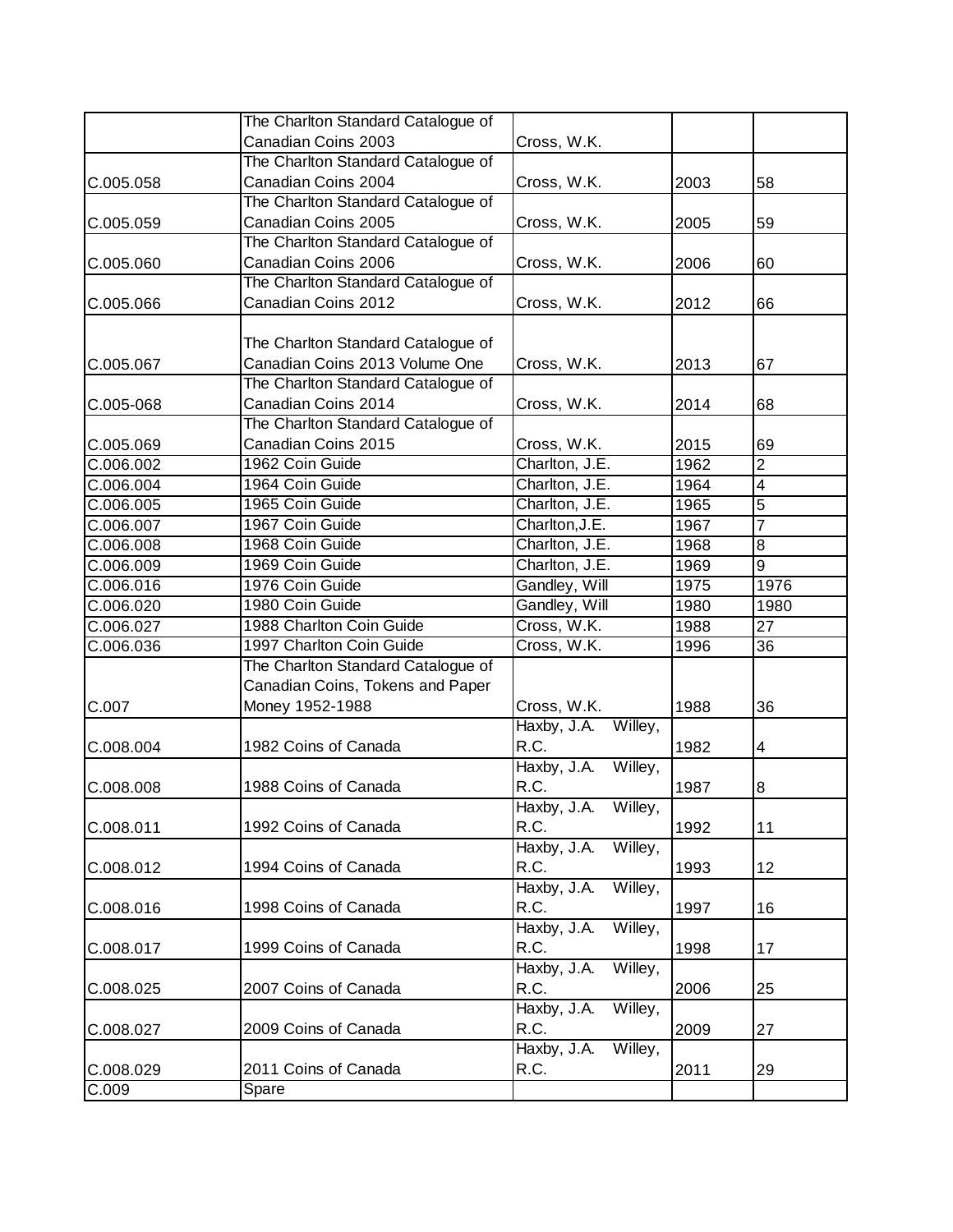|                    | Cash for your Canada United States     | Somer, James              |      |                |
|--------------------|----------------------------------------|---------------------------|------|----------------|
|                    | <b>Great Britain Coins &amp; Bills</b> | Nicholas, Gerbiniski      |      |                |
|                    | Cash for your Canada United States     |                           |      |                |
| C.010.010          | <b>Great Britain Coins &amp; Bills</b> | Somer, James              | 1966 | 10             |
|                    |                                        |                           |      |                |
|                    | Guidebook of Canadian Coins,           | Canadian Numismatic       |      |                |
| C.011.001          | Currency & Tokens                      | Publishing Institue       | 1959 | 1              |
|                    | Guidebook of 1968-1969 Canadian        |                           |      |                |
| C.011.010          | Coins Paper Currency and Tokens        | Somer, James              | 1969 | 10             |
|                    | Guidebook of 1670-1970 Canadian        |                           |      |                |
| C.011.011          | Coins Paper Currency and Tokens        | Somer, James              | 1970 | 11             |
| C.012.008          | 1961 Canada Coin Catalog               | Carmichael, Neil          |      | $\overline{8}$ |
| C.013              | <b>Counterfeit Detection</b>           | <b>RCMP</b>               | 1979 | 1              |
| C.014              | <b>Counting Canada's Banks</b>         | Sarpkaya, S.              | 1978 | 1              |
| C.015              | <b>Coin Collectors Handbook</b>        | <b>CAND</b>               | 1979 | 3              |
| C.016.004          | Major Coin Varieties 1966-1967         | Zoell, Hans               | 1966 | 4              |
|                    | Canadian Numismatic                    |                           |      |                |
| C.017              | Correspondence Course                  | Johnson, Paul R.          | 1995 |                |
|                    | The Canadian Numismatic Association    |                           |      |                |
|                    | a Half Century of Advancement in       |                           |      |                |
| C.018              | Numismatics                            | Clute, Stanley H.         | 1999 | 1              |
| C.019.003          | Major Coin Varieties 1965              | Zoell, Hans               | 1964 | 3              |
| $\overline{C.020}$ | It was long ago, but not far away      | Scotiabank                | 1984 | 1              |
|                    | Silver & Nickel Dollars of Canada      |                           |      |                |
| C.021              | 1911 to date                           | Dushnick, Stepan E.       | 1978 | 1              |
| C.022              | The Story of Canada's Currency         | <b>Bank of Canada</b>     | 1990 | 4              |
|                    | Silver Jubilee St. Catharines Coin     | Steinhoff, William        |      |                |
| C.023              | Club                                   | Thomas                    |      |                |
| C.024              | <b>Striking Impressions</b>            | Haxby, James A.           | 1983 | 1              |
| C.025              | Royal Canadian Mint                    | <b>Information Canada</b> | 1972 | 1              |
| C.026.1982         | <b>RCM Annual Report</b>               | <b>RCM</b>                | 1982 | 1              |
| C.026.1984         | <b>RCM Annual Report</b>               | <b>RCM</b>                | 1984 | 1              |
| C.026.1985         | <b>RCM Annual Report</b>               | <b>RCM</b>                | 1985 | 1              |
| C.026.1986         | <b>RCM Annual Report</b>               | <b>RCM</b>                | 1986 | 1              |
| C.026.1987         | <b>RCM Annual Report</b>               | <b>RCM</b>                | 1987 | $\overline{1}$ |
| C.026.1988         | <b>RCM Annual Report</b>               | <b>RCM</b>                | 1988 | 1              |
| C.026.1989         | <b>RCM Annual Report</b>               | <b>RCM</b>                | 1989 | 1              |
| C.026.1990         | <b>RCM Annual Report</b>               | <b>RCM</b>                | 1990 | 1              |
| C.026.1991         | <b>RCM Annual Report</b>               | <b>RCM</b>                | 1991 | 1              |
| C.026.0992         | <b>RCM Annual Report</b>               | <b>RCM</b>                | 1992 | 1              |
| C.026.1993         | <b>RCM Annual Report</b>               | <b>RCM</b>                | 1993 | 1              |
| C.026.1999         | <b>RCM Annual Report</b>               | <b>RCM</b>                | 1999 | 1              |
| C.026.2000         | <b>RCM Annual Report</b>               | <b>RCM</b>                | 2000 | 1              |
| C.026.2001         | <b>RCM Annual Report</b>               | <b>RCM</b>                | 2001 | 1              |
| C.027              | <b>Coins of New Brunswick</b>          | Bird, Richard W.          | 1993 | 1              |
|                    |                                        | Rowe, C. Francis          |      |                |
|                    | The Currency and Medals of             | Haxby, James A.           |      |                |
| C.028              | Newfoundland                           | Graham, Robert J.         | 1983 | 1              |
| C.029.012          | <b>ONA Annual Convention</b>           |                           | 1974 | $\mathbf 1$    |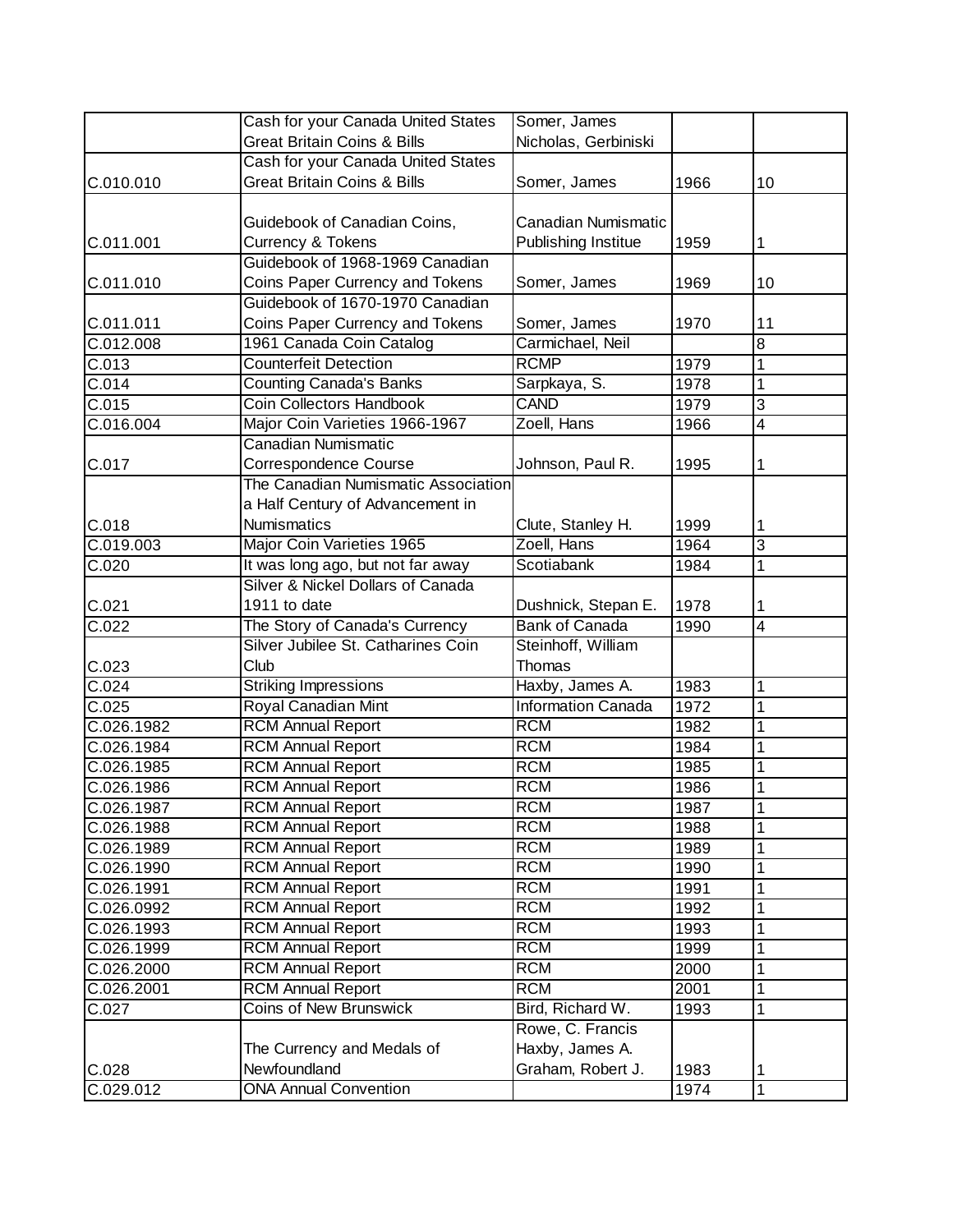| C.029.013  | <b>ONA Annual Convention</b>           |                           | 1975 | 1              |
|------------|----------------------------------------|---------------------------|------|----------------|
|            | <b>ONA Annual Convention</b>           |                           |      |                |
| C.029.015  | <b>ONA Annual Convention</b>           |                           | 1977 | 1              |
| C.029.016  | <b>ONA Annual Convention</b>           |                           | 1978 | 1              |
| C.029.018  | <b>ONA Annual Convention</b>           |                           | 1980 | 1              |
| C.029.024  | <b>ONA Annual Convention</b>           |                           | 1986 | 1              |
| C.029.025  | <b>ONA Annual Convention</b>           |                           | 1987 | 1              |
| C.029.027  | <b>ONA Annual Convention</b>           |                           | 1989 | 1              |
| C.029.029  | <b>ONA Annual Convention</b>           |                           | 1991 | 1              |
| C.029.033  | <b>ONA Annual Convention</b>           |                           | 1995 | 1              |
| C.029.034  | <b>ONA Annual Convention</b>           |                           | 1996 | 1              |
| C.029.044  | <b>ONA Annual Convention</b>           |                           | 2006 | 1              |
| C.029.049  | <b>ONA Annual Convention</b>           |                           | 2011 | 1              |
|            |                                        |                           |      |                |
| C.030.1962 | CNA Numismatic Journal Library List    |                           | 1962 | 1              |
| C.030.1976 | <b>CNA Library Ctalogue</b>            |                           | 1976 |                |
| C.031      | <b>ONA Constitution and By-Laws</b>    |                           | 1977 |                |
|            |                                        |                           |      |                |
| C.032.2011 | Collector's Guide                      | <b>Canadian Coin News</b> | 2011 |                |
|            | A Charlton Standard Catalogue          |                           |      |                |
|            | Canadian Coins Volume Two,             |                           |      |                |
| C.033.001  | <b>Collector Issues</b>                | Cross, W.K.               | 2010 | 1              |
|            | A Charlton Standard Catalogue          |                           |      |                |
|            | Canadian Coins Volume Two,             |                           |      |                |
| C.033.002  | Collector and Maple Leaf Issues        | Cross, W.K.               | 2011 | $\overline{2}$ |
|            | A Charlton Standard Catalogue          |                           |      |                |
|            | Canadian Coins Volume Two,             |                           |      |                |
| C.033.003  | Collector and Maple Leaf Issues        | Cross, W.K.               | 2013 | 3              |
|            | A Charlton Standard Catalogue          |                           |      |                |
|            | Canadian Coins Volume Two,             |                           |      |                |
| C.033.005  | <b>Collector and Maple Leaf Issues</b> | Cross, W.K.               | 2015 | 5              |
|            | A Charlton Standard Catalogue          |                           |      |                |
|            | Canadian Coins Volume Two,             |                           |      |                |
| C.033.006  | <b>Collector and Maple Leaf Issues</b> | Cross, W.K.               | 2016 | $\,6$          |
|            |                                        |                           |      |                |
|            | 100 Years of Banking in Canada, A      |                           |      |                |
| C.034      | History of the Toronto Dominion Bank   | Schull, Joshep            | 1958 | 1              |
|            | Canadian Coins Tokens and Paper        |                           |      |                |
| C.035.001  | Money                                  | Gandley, Will             | 1981 | 1              |
|            |                                        | Robert J. Graham          |      |                |
|            | The Currency and Medals of Prince      | Earle K. Kennedy J.       |      |                |
| C.036      | <b>Edward island</b>                   | <b>Richard Becker</b>     | 1988 | 1              |
|            |                                        |                           |      |                |
|            | Heads and Tails. A 60th Anniversary    |                           |      |                |
|            | Souvenir of Minting in Canada. The     | <b>Hunter Staker</b>      |      |                |
| C.037      | RCM Ottawa 1908-1968                   | Templeton Ltd.            | 1968 | 1              |
|            | Pre-Confederation Currency in          |                           |      |                |
| C.038      | Canada                                 | <b>Bank of Canada</b>     | 1966 |                |
| C.039.18   | <b>CNA Convention</b>                  |                           | 1971 |                |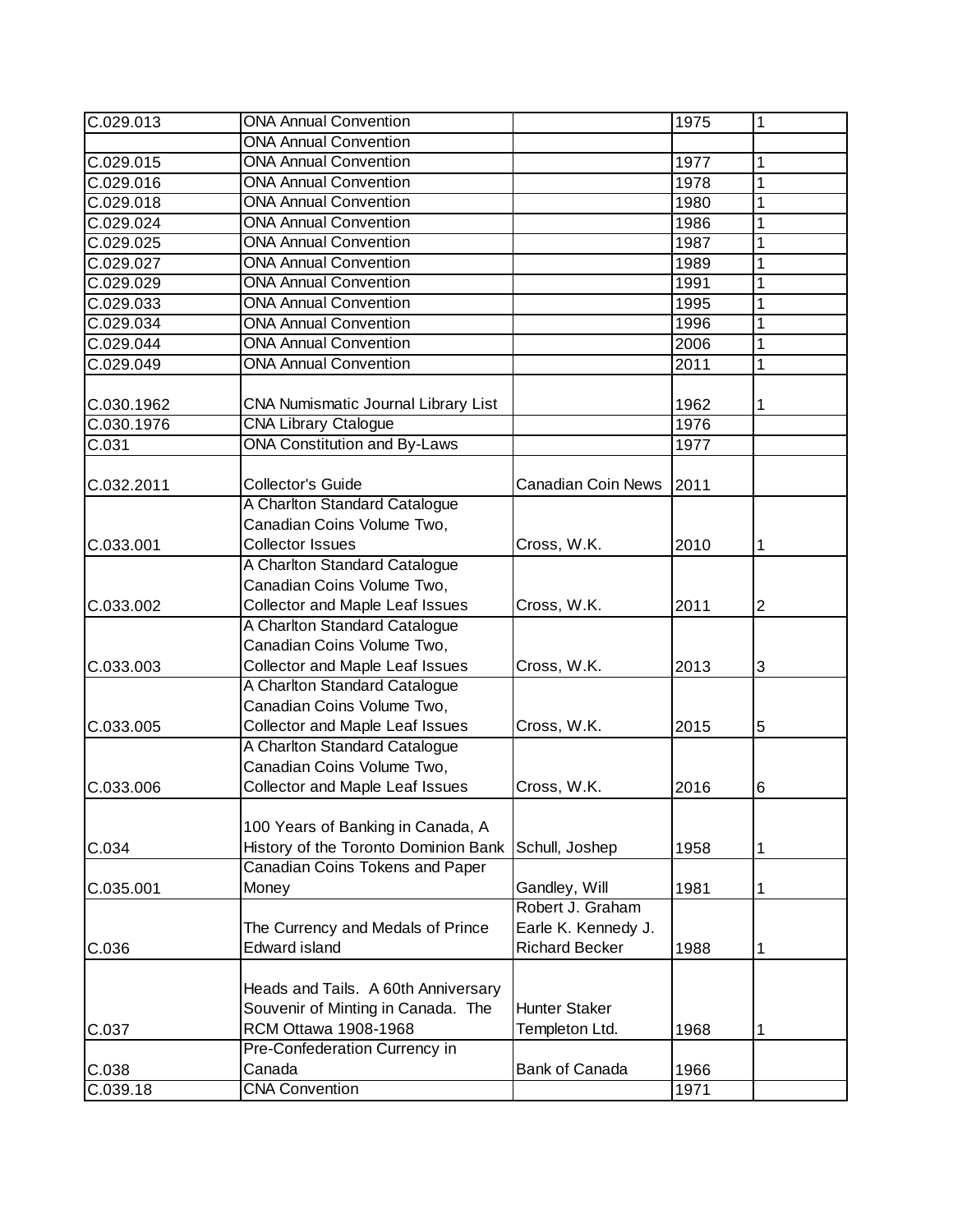| C.039.21 | <b>CNA Convention</b>      |                   | 1974 |  |
|----------|----------------------------|-------------------|------|--|
|          | <b>CNA Convention</b>      |                   |      |  |
| C.039.41 | <b>CNA Convention</b>      |                   | 1994 |  |
| C.040    | Canadian Numismatic Digest | Allen, Harold Don | 1960 |  |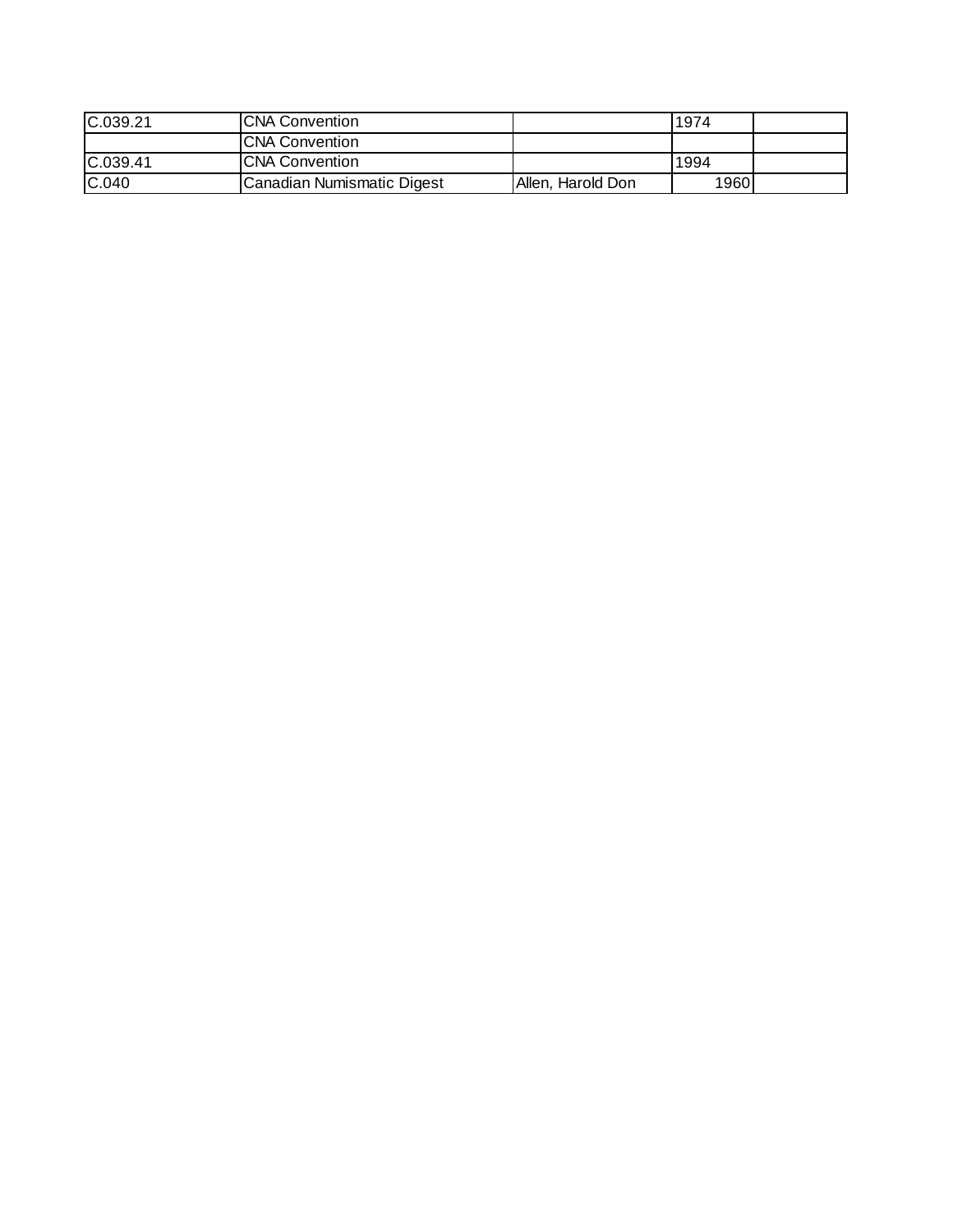| <b>Book Number</b> | <b>Title</b>                             | <b>Author</b>      | Year   | <b>Edition</b> |
|--------------------|------------------------------------------|--------------------|--------|----------------|
| D.001              | <b>Building your Fortune with Silver</b> | Preston, Robert L  | 1973   |                |
|                    | The Beginner's Guide to Coin             |                    |        |                |
| D.002              | Collecting                               | Mackay, James      | 1991   | 1              |
|                    | A Buyer's Guide to the Rate Coin         |                    |        |                |
| D.003              | Market                                   | Bowers, Q. David   | 1990   | 1              |
| D.004              | Coins a Complete Guide to Collecting     | Del Monte, Jacques | 1960's | 1              |
| D.005              | <b>Collector's Guidebook to Coins</b>    | Holzer, Hans       | 1960's | 1              |
| D.006              | Guide to Coins                           | Piazza, Joseph     | 1964   |                |
|                    | Important Information about Buying       |                    |        |                |
| D.007              | Coins                                    | Joy, Steve         | 1987   |                |
| D008               | International Guide to Coin Collecting   | Hobson, Burton     | 1966   |                |
| D.009              | Let's Collect Paper Money                | Shafer, Neil       | 1976   | 1              |
| D.010              | My 2 Cents Worth                         | Veffer, Jack       |        |                |
| D.011              | <b>Truth about Coins</b>                 | Gandley, Will      |        |                |
| D.012              | <b>Value in Coins and Medals</b>         | MacKay, James A.   | 1968   | 1              |
| D.013              | Official Guide to Coin Collecting        | Marc Hudgeons      | 1981   | 2              |
|                    | The Teach Yourself Guide to              |                    |        |                |
| D.014              | <b>Numismatics</b>                       | C. C. Chamberlin   | 1960   | 1              |
| D.015              | <b>Introduction to Numismatics</b>       | Smedley, Glenn B.  | 1967   |                |
| D.016              | A Numismatic Dictionary                  | Cornwell, Brian    | 1983   |                |
| D017               | <b>Collecting Coins</b>                  | C. C. Chamberlin   | 1956   | $\overline{2}$ |

#### **Section D: Coin Collecting**

# **Section E: Medals**

| <b>Book Number</b> | <b>Title</b>                                        | <b>Author</b>          | Year | <b>Edition</b> |
|--------------------|-----------------------------------------------------|------------------------|------|----------------|
|                    | Canadian Centennial Medals and                      |                        |      |                |
| E.001              | Other Medals Issued in 1967                         | Roberts, Jack          |      |                |
|                    | An Alphabetical Listing of the W.R.                 |                        |      |                |
|                    | McColl 1903 Sales List of Canadian                  |                        |      |                |
| E.002              | <b>Medals and Business Cards</b>                    |                        | 1978 |                |
| E.003              | Dictionary of Canadian Medallists                   | Willey's, Robert C.    | 1998 |                |
|                    |                                                     |                        |      |                |
|                    | The Canadian Medal Rolls -                          |                        |      |                |
| E.004              | Distinguished Flying Medal 1939-1945 Ashton, Martin |                        | 1984 |                |
|                    | The Charlton Standard Catalogue of                  |                        |      |                |
|                    | the Canadian Numismatic                             |                        |      |                |
| E.005              | Association's Medals and Awards                     | Cornwell, B. Brian     | 1991 |                |
|                    |                                                     | <b>Public Archives</b> |      |                |
| E.006              | The Henry Jackman Medal Collection                  | Canada                 | 1981 |                |
| E.007              | Medals Dora De Pedery Hunt                          | Frey, Elizabeth        |      |                |
| E.008              | The Medals Yearbook A-Z                             | Collins, Daniel F.     | 1986 |                |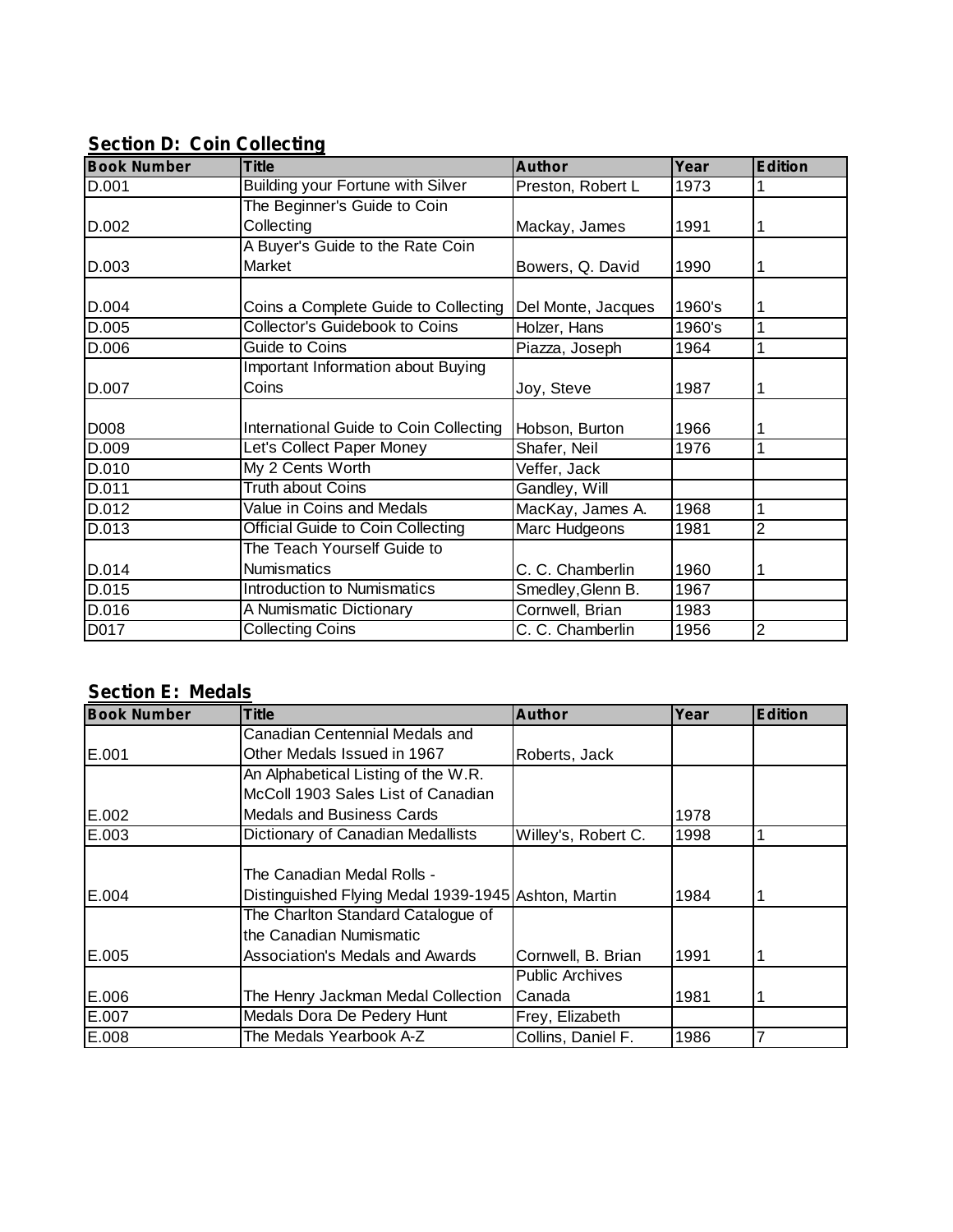| <br><b>Book Number</b> | <b>Title</b>                       | <b>Author</b>        | Year | <b>Edition</b> |
|------------------------|------------------------------------|----------------------|------|----------------|
|                        | The Charlton Standard Catalogue of |                      |      |                |
| F.001                  | <b>Canadian Clocks</b>             | Connell, J.E.        | 1995 |                |
|                        | The Charlton Collector's Guide to  |                      |      |                |
| F.002.001              | Ontario 1991                       | Cross, W.K.          | 1991 |                |
|                        | The Charlton Collector's Guide to  |                      |      |                |
| F.002.004              | Ontario 1994                       | Cross, W.K.          | 1994 | 4              |
|                        | The Charlton Standard Catalogue of |                      |      |                |
| F.003                  | <b>Wade Whimsical Collectables</b> | Murray, Pat          | 1996 | 3              |
|                        | Guide to Marks on Early Canadian   |                      |      |                |
| F.004                  | Silver                             | Langdon, John E.     | 1968 |                |
|                        | Detecting Counterfeit Gold Coins   |                      |      |                |
| F.005                  | Book 2                             | Lonsesome, John      | 1977 |                |
|                        | 1984 Standard Postage Stamp        |                      |      |                |
| F.006                  | Catalogue                          |                      | 1983 | 140            |
| F.007                  | <b>Odd and Curious</b>             | Reed, Mort           | 1963 |                |
|                        | About Money, Lapham's Quarterly    |                      |      |                |
| F.008                  | Volume I, Number 2 Spring 2008     | Lapham, Lewis H.     | 2008 |                |
| F.009                  | Mormon Money                       | McGarry, Sheridan L. |      |                |

#### **Section F: Miscellaneous**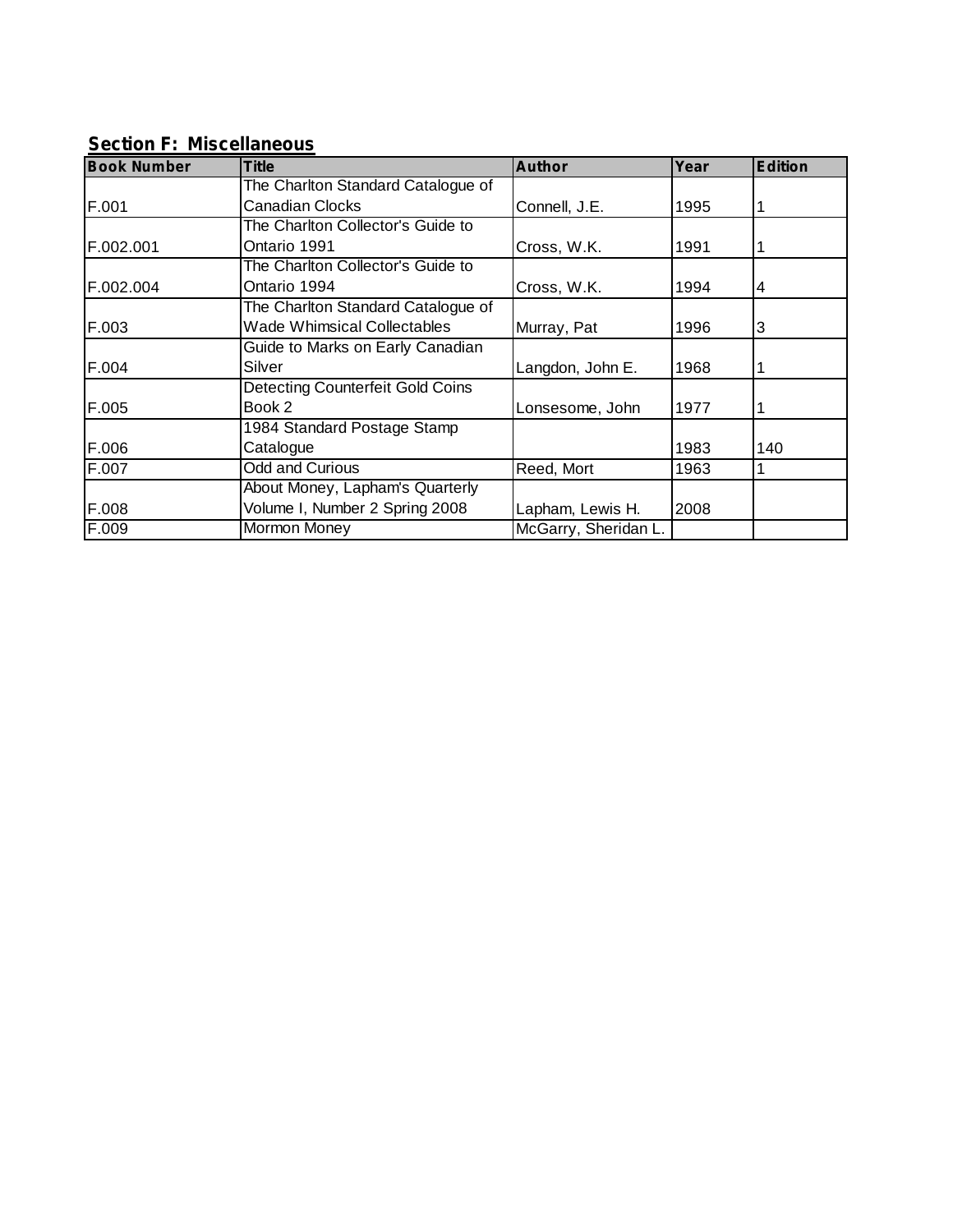#### **Section G: Paper Money**

| <b>Book Number</b> | <b>Title</b>                                                          | <b>Author</b> | Year | <b>Edition</b>          |
|--------------------|-----------------------------------------------------------------------|---------------|------|-------------------------|
|                    |                                                                       |               |      |                         |
|                    | The Charlton Standard Catalogue of                                    |               |      |                         |
| G.002.002          | Canadian Government Paper Money                                       | Cross, W.K.   | 1987 | 2                       |
|                    |                                                                       |               |      |                         |
| G.002.003          | The Charlton Standard Catalogue of<br>Canadian Government Paper Money |               | 1989 | 3                       |
|                    |                                                                       | Cross, W.K.   |      |                         |
|                    | The Charlton Standard Catalogue of                                    |               |      |                         |
| G.002.004          | Canadian Government Paper Money                                       | Cross, W.K.   | 1991 | $\overline{\mathbf{4}}$ |
|                    |                                                                       |               |      |                         |
|                    | The Charlton Standard Catalogue of                                    |               |      |                         |
| G.002.005          | Canadian Government Paper Money                                       | Cross, W.K.   | 1992 | $\overline{5}$          |
|                    |                                                                       |               |      |                         |
|                    | The Charlton Standard Catalogue of                                    |               |      |                         |
| G.002.006          | Canadian Government Paper Money                                       | Cross, W.K.   | 1993 | $6\phantom{1}6$         |
|                    |                                                                       |               |      |                         |
| G.002.007          | The Charlton Standard Catalogue of<br>Canadian Government Paper Money | Cross, W.K.   | 1994 | 7                       |
|                    |                                                                       |               |      |                         |
|                    | The Charlton Standard Catalogue of                                    |               |      |                         |
| G.002.008          | Canadian Government Paper Money                                       | Cross, W.K.   | 1995 | $\overline{8}$          |
|                    |                                                                       |               |      |                         |
|                    | The Charlton Standard Catalogue of                                    |               |      |                         |
| G.002.009          | Canadian Government Paper Money                                       | Cross, W.K.   | 1996 | 9                       |
|                    |                                                                       |               |      |                         |
|                    | The Charlton Standard Catalogue of                                    |               |      |                         |
| G.002.010          | Canadian Government Paper Money                                       | Cross, W.K.   | 1997 | 10                      |
|                    | The Charlton Standard Catalogue of                                    |               |      |                         |
| G.002.011          | Canadian Government Paper Money                                       | W. K. Cross   | 1998 | 11                      |
|                    | The Charlton Standard Catalogue of<br>Canadian Government Paper Money |               |      |                         |
| G.002.012          | 2000                                                                  | W. K. Cross   | 1999 | 12                      |
|                    | The Charlton Standard Catalogue of                                    |               |      |                         |
|                    | Canadian Government Paper Money                                       |               |      |                         |
| G.002.017          | 2005                                                                  | W. K. Cross   | 2004 | 17                      |
|                    | The Charlton Standard Catalogue of                                    |               |      |                         |
|                    | Canadian Government Paper Money                                       |               |      |                         |
| G.002.018          | 2006                                                                  | R. J. Graham  | 2005 | 18                      |
|                    | The Charlton Standard Catalogue of                                    |               |      |                         |
|                    | Canadian Government Paper Money                                       |               |      |                         |
| G.002.019          | 2007                                                                  | R. J. Graham  | 2006 | 19                      |
|                    | The Charlton Standard Catalogue of                                    |               |      |                         |
|                    | Canadian Government Paper Money                                       |               |      |                         |
| G.002.020          | 2008                                                                  | R. J. Graham  | 2007 | 20                      |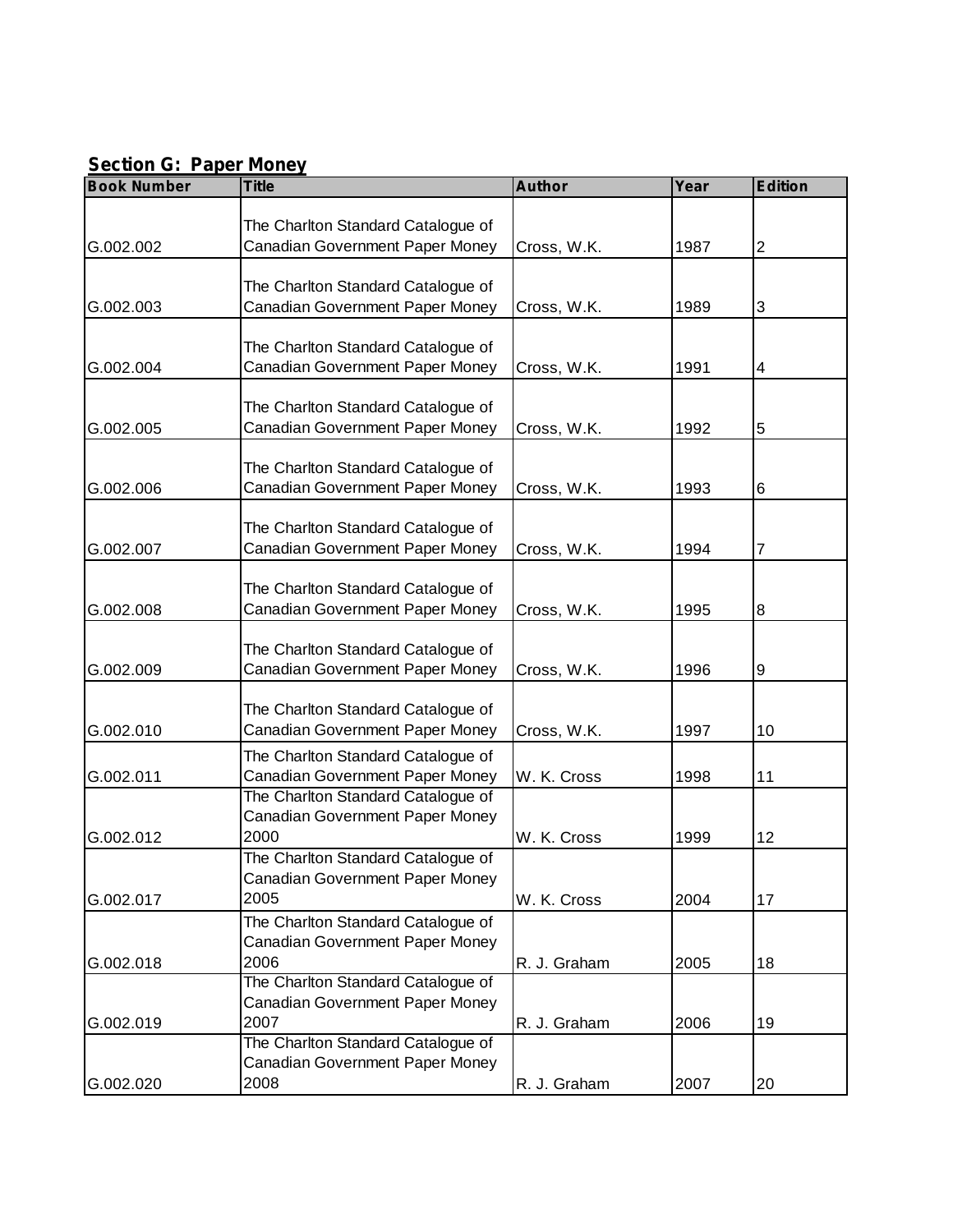|            | The Charlton Standard Catalogue of     |                          |      |      |
|------------|----------------------------------------|--------------------------|------|------|
|            | Canadian Government Paper Money        |                          |      |      |
| G.002.024  | 2012                                   | R. J. Graham             | 2012 | 24   |
|            | The Charlton Standard Catalogue of     |                          |      |      |
|            | Canadian Government Paper Money        |                          |      |      |
| G.002.026  | 2014                                   | R. J. Graham             | 2014 | 26   |
|            | The Charlton Standard Catalogue of     |                          |      |      |
|            | <b>Canadian Government Paper Money</b> |                          |      |      |
| G.002.027  | 2015                                   | R. J. Graham             | 2015 | 27   |
|            | The Charlton Standard Catalogue of     |                          |      |      |
|            | <b>Canadian Government Paper Money</b> |                          |      |      |
| G.002.028  | 2015                                   | R. J. Graham             | 2016 | 28   |
|            |                                        |                          |      |      |
|            | The Standard Catalog of World Paper    | Pick, Albert<br>Brucell, |      |      |
| G.003      | Money                                  | Colin R. Shafer, Neil    |      | 8    |
|            | The Standard Catalog of World Paper    |                          |      |      |
| G.003.1975 | Money                                  | Pick, Albert             | 1975 | 1975 |
| G.004      | <b>Investing in Paper Money</b>        | Lake, Kenneth R.         | 1972 |      |
| G.005      | The Interpam Book                      | McQuade, Ruth            | 1981 |      |
|            | The Charlton Standard Catalogue of     |                          |      |      |
| G.006      | <b>Canadian Bank Notes</b>             | Cross, W.K.              | 1989 | 2    |
|            |                                        |                          |      |      |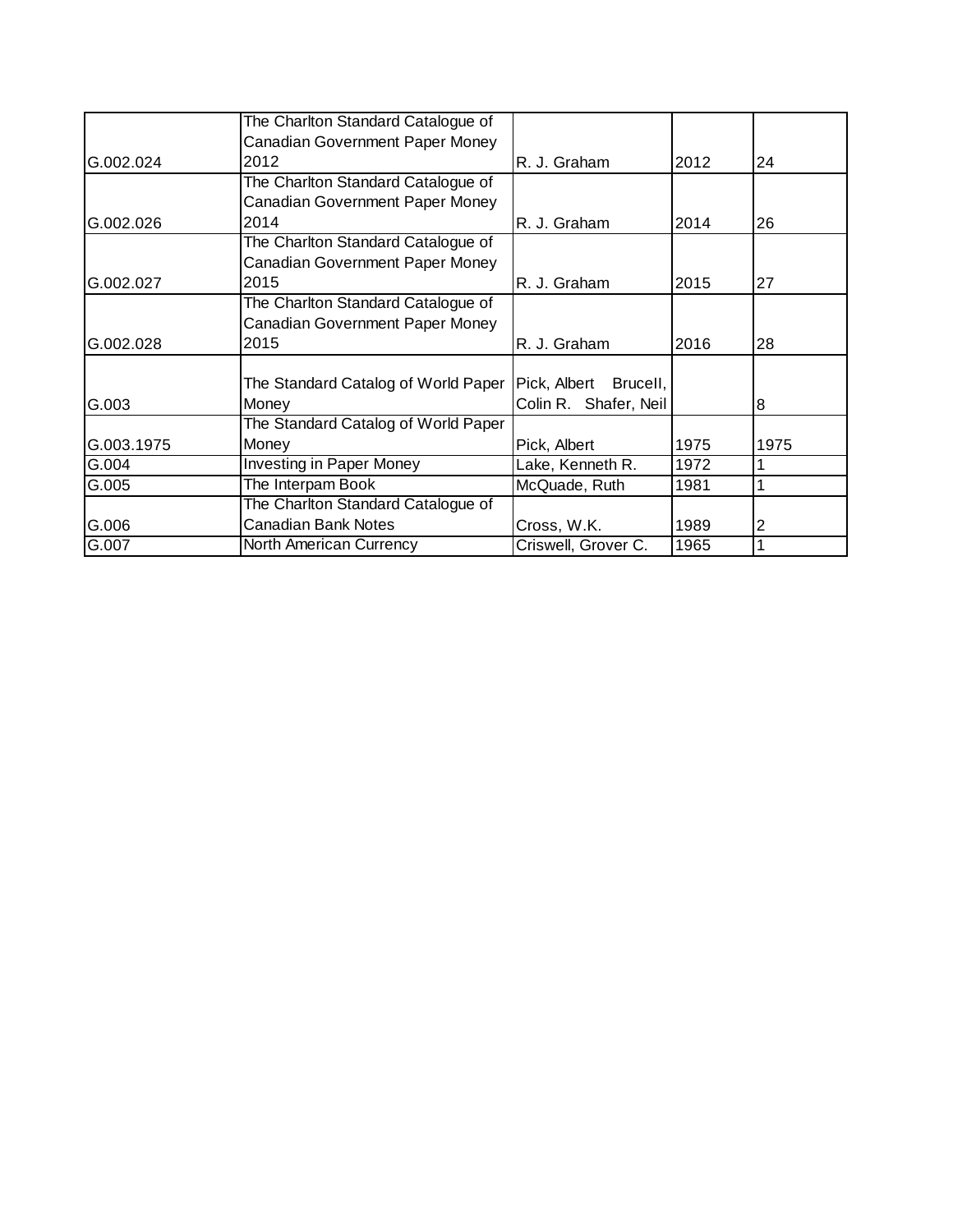| <b>Book Number</b> | <b>Title</b>                              | <b>Author</b>      | Year   | <b>Edition</b> |
|--------------------|-------------------------------------------|--------------------|--------|----------------|
| H.001              | <b>Alberta Trade Tokens</b>               | Stewart, Donald M. | 1987   | 1              |
|                    | The Handbook of Canadian                  |                    |        |                |
| H.002              | <b>Commercial Trade Coupons</b>           | Cote, Jean-Guy     | 1999   | 3              |
|                    | The Charlton Colonial Token               |                    |        |                |
| H.003              | Workbook                                  | Cross, W. K.       | 1988   | 1              |
|                    | The Charlton Standard Catalogue of        |                    |        |                |
| H.004.001          | <b>Canadian Colonial Tokens</b>           | Cross, W. K.       | 1988   | 1              |
|                    | The Charlton Standard Catalogue of        |                    |        |                |
| H.004.002          | <b>Canadian Colonial Tokens</b>           | Cross, W. K.       | 1990   | $\overline{2}$ |
|                    | The Charlton Standard Catalogue of        |                    |        |                |
| H.004.005          | Canadian Colonial Tokens 2003             | Cross, W. K.       | 2003   | 5              |
|                    | The Charlton Standard Catalogue of        |                    |        |                |
| H.004.006          | <b>Canadian Colonial Tokens</b>           | Cross, W. K.       | 2006   | 6              |
|                    | The Charlton Standard Catalogue of        |                    |        |                |
| H.004.008          | <b>Canadian Colonial Tokens</b>           | Cross, W. K.       | 2012   | 8              |
|                    | The Charlton Standard Catalogue of        |                    |        |                |
| H.005              | <b>Canadian Communion Tokens</b>          | Cross, W. K.       | 1992   | 1              |
|                    |                                           | McLachlan, Robert  |        |                |
| H.006.001          | Canadian Communion Tokens Vol 1           | Wallace            | 1991   | 1              |
|                    |                                           | MacLennan, George  |        |                |
| H.006.002          | Canadian Communion Tokens Vol 2           | А.                 | 1991   | 1              |
|                    | Popular Illustrated guide to Canadian     |                    |        |                |
| H.007              | Coins, Medals, &, &                       | Breton, P.N.       | 1963   |                |
|                    |                                           | Beverley, James    |        |                |
| H.008              | A History of the Communion Token          | Andrew             | 1961   | 1              |
|                    | The CTD Pocket Guide Canadian             |                    |        |                |
| H.009.1982         | <b>Trade Dollars</b>                      |                    | 1982   | $\overline{2}$ |
|                    | The CTD Pocket Guide Canadian             |                    |        |                |
| H.009.1983         | <b>Trade Dollars</b>                      |                    | 1983   |                |
|                    | The CTD Pocket Guide Canadian             |                    |        |                |
| H.009.1985         | <b>Trade Dollars</b>                      |                    | 1985   |                |
|                    | The CTD Pocket Guide Canadian             |                    |        |                |
| H.009.1995         | <b>Trade Dollars</b>                      |                    | 1995   |                |
|                    |                                           |                    |        |                |
| H.010              | <b>Exploring Canadian Colonial Tokens</b> | Banning, E.B.      | 1988   | 1              |
| H.011              | <b>Sudbury Numismatics</b>                | Fournier, Jeff     | 1995   | $\mathbf 1$    |
| H.012              | <b>Tames Journal</b>                      |                    | Dec-02 |                |
| H.013              | <b>Trade Tokens of Ontario</b>            | Bowman, Fred       | 1966   | 1              |
|                    |                                           | Hill, Leslie C.    |        |                |
| H.014              | Yukon Numismatica                         | Simpson, Scott A.  | 1989   | 1              |
| H.015              | Guide Book of Wooden Money                | Hudson, Thomas     | 1966   | $\overline{6}$ |
|                    | Official Program International            |                    |        |                |
|                    | Organization of Wooden Money              |                    |        |                |
| H.016              | Collectors                                |                    | 1974   |                |
| H.017              | <b>Wooden Money of Canada</b>             | Gingras, Larry     | 1961   | $\mathbf 1$    |

**Section H: Tokens & Wooden Money**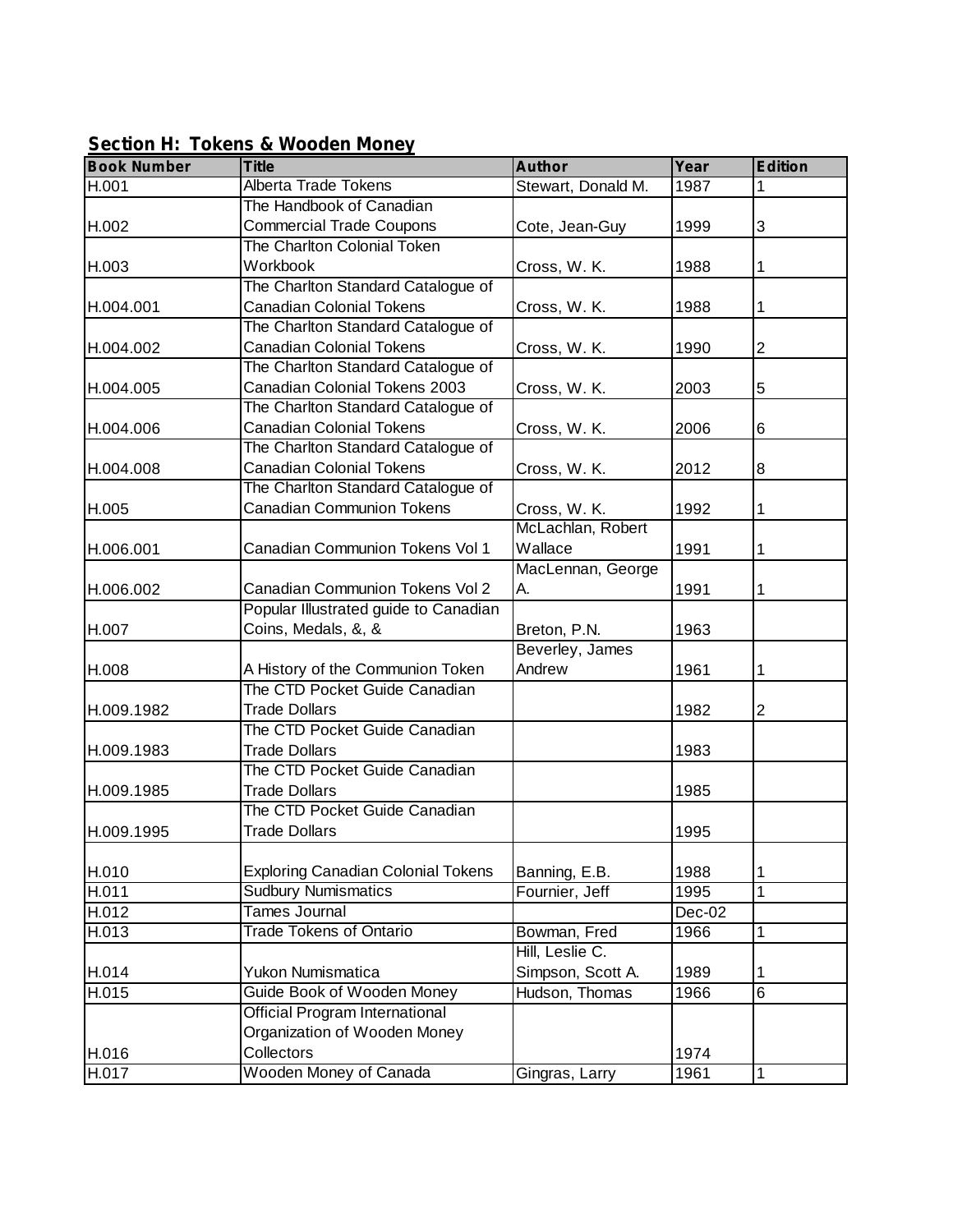|           | A Supplement to Wooden Money of          |                  |      |    |
|-----------|------------------------------------------|------------------|------|----|
|           | Canada                                   |                  |      |    |
| H.019     | Canadian Wooden Tokens                   | Wells, Norman    | 1979 |    |
| H.020     | The Canadian Coin Cabinet                | LeRoux, Joseph   | 1964 | ົ  |
|           | Medals and Tokens of Industrial          |                  |      |    |
| H.021     | <b>Exhibition Association of Toronto</b> | Wells, Norman E. | 1975 |    |
| H.022     | Early American Tokens                    | Rulau, Russell   | 1981 |    |
| H.023     | <b>Hard times Tokens</b>                 | Rulau, Russell   | 1981 |    |
|           | Bilodeau Guide - Canadian Tire           |                  |      |    |
| H.024.010 | Coupons, Volume 1                        | Bilodeau, Ovide  | 2014 | 10 |

# **Section I: USA**

| <b>Book Number</b> | <b>Title</b>                          | <b>Author</b>        | Year   | <b>Edition</b> |
|--------------------|---------------------------------------|----------------------|--------|----------------|
|                    |                                       |                      |        |                |
| I.001              | 2002 American Guide to U.S. Coins     | French, Charles F.   | 2001   |                |
| 1.002              | <b>Bank Note Reporter</b>             |                      | Apr-91 |                |
| 1.003              | Confederate War Bonds                 | Criswell, Grover     | 1992   |                |
|                    | Domestic Coin Manufactured by Mints   |                      |        |                |
| 1.004              | of the United States                  | <b>US Mint</b>       | 1961   |                |
|                    |                                       |                      |        |                |
|                    |                                       | Newman, Eric P.      |        |                |
| 1.005              | The Fantastic 1804 Dollar             | Bressett, Kenneth E. | 1962   |                |
|                    |                                       | Culver, Virginia     |        |                |
| 1.006              | Guidebook of Franklin Mint Issues     | Krause, Chester L.   | 1973   |                |
|                    | Numismatic Issues of The Franklin     |                      |        |                |
| 1.007              | Mint                                  |                      | 1969   |                |
|                    |                                       |                      |        |                |
| 1.008.014          | A Guide Book of United States Coins   | Yeoman, R.S.         | 1961   | 14             |
|                    |                                       |                      |        |                |
| 1.008.015          | A Guide Book of United States Coins   | Yeoman, R.S.         | 1962   | 15             |
|                    |                                       |                      |        |                |
| 1.008.017          | A Guide Book of United States Coins   | Yeoman, R.S.         | 1964   | 17             |
|                    | A Guide Book of United States Coins   | Yeoman, R.S.         |        | 19             |
| 1.008.019          |                                       |                      | 1966   |                |
| 1.008.023          | A Guide Book of United States Coins   | Yeoman, R.S.         | 1970   | 23             |
|                    |                                       |                      |        |                |
| I.008.027          | A Guide Book of United States Coins   | Yeoman, R.S.         | 1974   | 27             |
|                    |                                       |                      |        |                |
| I.008.049          | A Guide Book of United States Coins   | Yeoman, R.S.         | 1996   | 49             |
|                    | A Guide Book of United States Coins   |                      |        |                |
| I.008.051          | 1998                                  | Yeoman, R.S.         | 1997   | 51             |
|                    | A Guide Book of United States Coins   |                      |        |                |
| 1.008.058          | 2005                                  | Yeoman, R.S.         | 2004   | 58             |
|                    | Official A.N.A. Grading Standards for | Bressett, Ken        |        |                |
| I.009.001          | <b>United States Coins</b>            | Kosoff, A.           | 1977   |                |
|                    | Official A.N.A. Grading Standards for | Bressett, Ken        |        |                |
| 1.009.004          | <b>United States Coins</b>            | Kosoff, A.           | 1991   | 4              |
| 1.010              | <b>Error Trends Coin Magazine</b>     |                      | May-94 |                |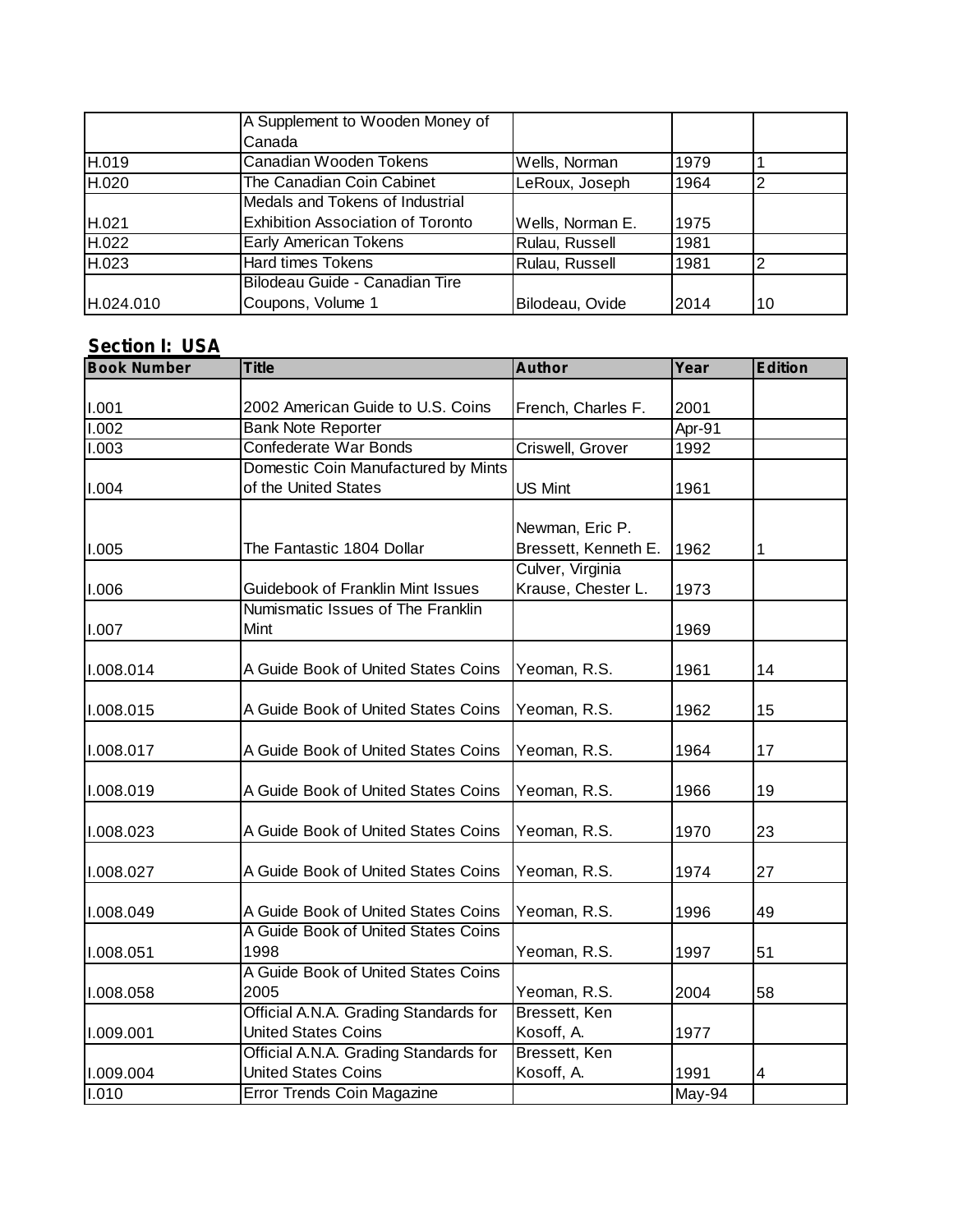|       | 1988 Handbook of United States            |                     |      |                |
|-------|-------------------------------------------|---------------------|------|----------------|
|       | Coins                                     | Yoeman, R.S.        |      |                |
| 1.012 | Heraldry                                  | Butler, Dudley      |      |                |
|       | Manual for Coin Collectors and            | Hobson, Burton      |      |                |
| 1.013 | Investors                                 | Reinfeld, Fred      | 1965 | $\overline{c}$ |
|       |                                           | Hobson, Burton      |      |                |
| 1.014 | <b>Pictorial Guide to Coin Conditions</b> | Reinfeld, Fred      | 1962 | 1              |
|       | The Official Guide to Confederate         | Criswell, Grover    |      |                |
| 1.015 | Money and civil War Tokens                | Romerstein, Herb    | 1971 | 1              |
|       | The Official guide United States Paper    |                     |      |                |
| 1.016 | Money                                     | Kemm, Theodore      | 1978 | 1              |
|       | Official 1993 Blackbook Price Guide       |                     |      |                |
| 1.017 | of United States Coins                    | Hudgeons, Marc      | 1992 | 31             |
| 1.018 | The Official Guide to Mint Errors         | Herbert, Alan       | 1974 |                |
|       |                                           |                     |      |                |
|       | <b>Standard Catalog of United States</b>  | Handcock, Virgil    |      |                |
| 1.019 | <b>Altered and Counterfeit Coins</b>      | Spanbauer, Laurence | 1979 | 1              |
| 1.020 | <b>United States Coins</b>                | Dellquest, Wilfrid  | 1951 | 1              |
| 1.021 | <b>U.S. Coins of Value</b>                | Stack, Norman       | 1966 | 2              |
| 1.022 | U.S. Coins of Value                       | Stack, Norman       | 1984 |                |
|       | The World's Tribute to John F.            |                     |      |                |
| 1.023 | Kennedy in Medallic Art                   | Mayhew, Aubrey      | 1966 | 1              |
|       | United States Postage & Fractional        | Christoph, Art      |      |                |
| 1.024 | <b>Currency 1862-1876</b>                 | Krause, Chet        | 1958 |                |
| 1.025 | U.S. Gold Coin Exhibit                    |                     | 1976 |                |
|       | Standard 1979 U.S. Coin Catalogue         | Hessler, Gene       |      |                |
|       |                                           | Nugget, Paul        |      |                |
| 1.026 |                                           | Swiatek, Anthony    | 1978 |                |
|       | <b>United States Commemoratives 1892-</b> |                     |      |                |
| 1.027 | 1954                                      | Reed, Mart          | 1972 | 1              |
|       |                                           | Gould, Maurice M.   |      |                |
| 1.028 | Alaska's Coinage Through the Years        | Bressett, Kenneth   | 1960 |                |
| 1.029 | Confederate States Paper Money            | Slabaugh, Arlie R.  | 1961 | Centennial     |
|       | Hawaiian Coins, Tokens and Paper          | Gould, Maurice M.   |      |                |
| 1.030 | Money                                     | Bressett, Kenneth   | 1961 | 1              |
|       |                                           |                     |      |                |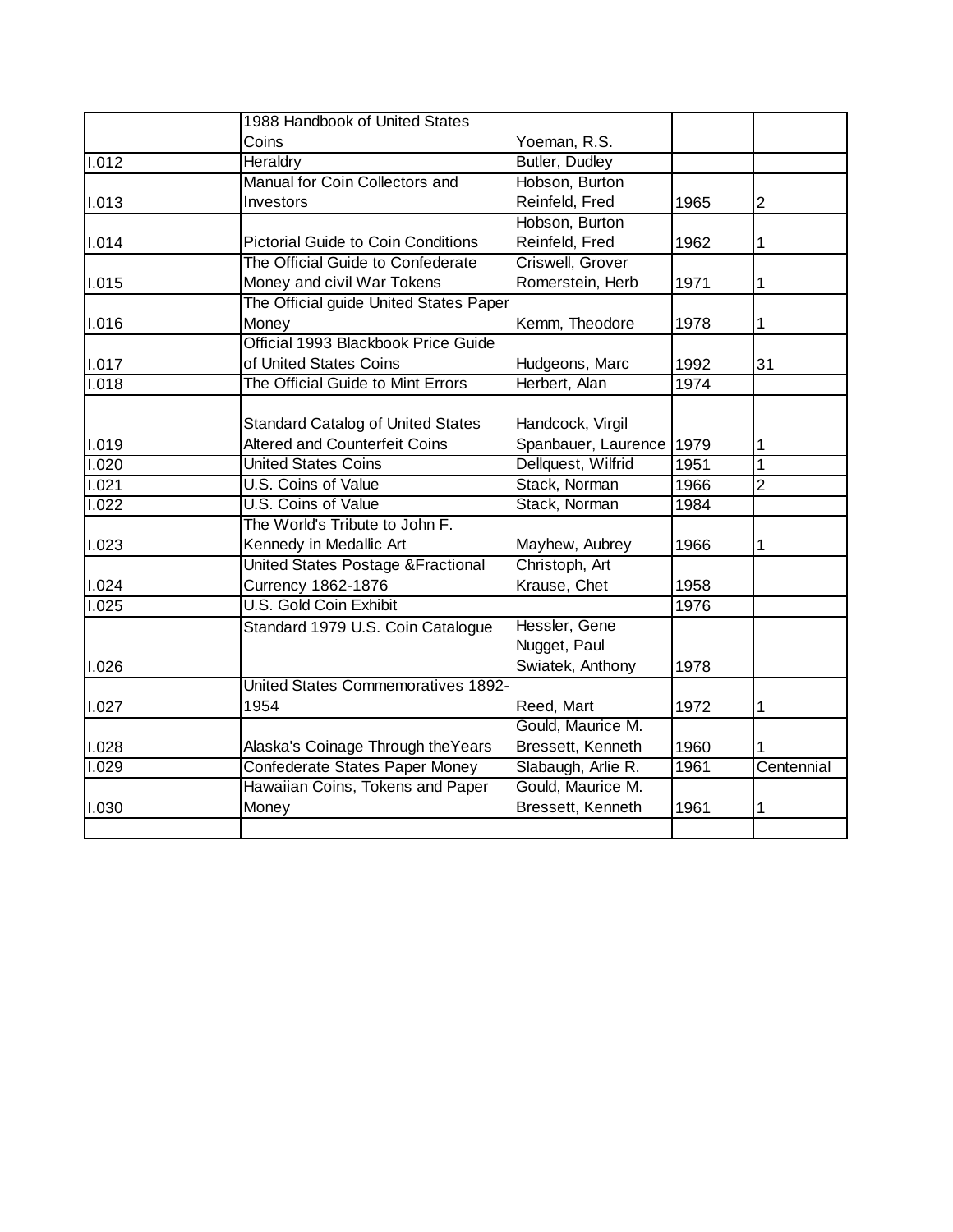## **Section J: World**

| <b>Book Number</b> | <b>Title</b>                            | <b>Author</b>                  | Year          | <b>Edition</b>          |
|--------------------|-----------------------------------------|--------------------------------|---------------|-------------------------|
|                    | The Beauty and Lore of Coins            |                                |               |                         |
| J.001              | <b>Currency and Medals</b>              | Clain-Stefanelli, Elvira 12974 |               | 1                       |
|                    | The Catalogue of International          | London Cigarette               |               |                         |
| J.002              | Cigarette Cards                         | Company                        | 1982          | 1                       |
|                    | Catalogue of the World's Most           |                                |               |                         |
| J.003              | <b>Popular Coins</b>                    | Reinfeld, Fred                 | 1965          |                         |
|                    | Coins of the Modern Olympic Games       |                                |               |                         |
| J.004              | Vol. 1                                  | Menard, Michele                | 1991          | 1                       |
| J.005.001          | <b>Current Coins of the World</b>       | Yeoman, R.S.                   | 1966          | $\mathbf 1$             |
| J.005.003          | <b>Current Coins of the World</b>       | Yeoman, R.S.                   | 1969          | $\overline{3}$          |
| J.005.005          | Current Coins of the World              | Yeoman, R.S.                   | 1972          | 5                       |
|                    | <b>European Crowns and Talers Since</b> |                                |               |                         |
| J.006              | 1800                                    | Davenport, John S.             | 1964          | 2                       |
|                    | Illustrated Guide to World Coins and    | Thompsen, Richard              |               |                         |
| J.007              | their Values                            | D.                             | 1979          | 1                       |
| J.008              | <b>Fell's International Coin Book</b>   | Del Monte, Jacques             | 1961          | $\overline{\mathbf{4}}$ |
|                    | A Guide Book of Mexican Decimal         |                                |               |                         |
| J.009              | coins 1863-1963                         | Buttrey, Theodore V.           | 1963          | 1                       |
| $\overline{J.010}$ | <b>Modern Coins and Bank Notes</b>      |                                | Jul-71        |                         |
| J.011              | Modern Coins and Bank Notes             |                                | Sep-71        |                         |
| J.012              | Modern Coins and Bank Notes             |                                | <b>Nov-71</b> |                         |
|                    | Sections from the Numismatist           |                                |               |                         |
| J.013              | Modern Foreign Currency                 | <b>ANA</b>                     | 1961          | 1                       |
|                    | A Guide Book of Modern European         |                                |               |                         |
| J.014              | Coins                                   | Harris, Robert P.              | 1965          | 1                       |
| J.015.006          | A Catalog of Modern World Coins         | Yeoman, R.S.                   | 1964          | 6                       |
| J.015.007          | A Catalog of Modern World Coins         | Yeoman, R.S.                   | 1967          | $\overline{7}$          |
| J.015.008          | A Catalog of Modern World Coins         | Yeoman, R.S.                   | 1968          | 8                       |
| J.016              | Coins of the World 1750-1850            | Craig, William D.              | 1966          | 1                       |
| J.018              | The Shekel                              |                                | Sep-84        |                         |
| J.019              | Papiergeld Katalog                      | Pick, Albert                   | 1970          | 1                       |
|                    | World Coins Magazine Jan to June        |                                |               |                         |
| J.020              | 1974                                    |                                | 1974          |                         |
| J020.001           | World Coin Magazine Sept 1965           |                                | 1965          |                         |
| J020.002           | World Coin Magazine Sept 1966           |                                | 1966          |                         |
|                    | <b>Standard Catalog of World Paper</b>  |                                |               |                         |
| J.021              | Money                                   | Pick, Albert                   | 1975          |                         |
|                    | <b>Standard Catalog of World Paper</b>  |                                |               |                         |
| J.021.2011         | Money 1961 - Present                    | Cuhaj, George S.               | 2011          | 17                      |
|                    |                                         | Krause, Chester L.             |               |                         |
| J.022.1976         | <b>Standard Catalog of World Coins</b>  | Mishler, Clifford              | 1976          |                         |
|                    |                                         | Krause, Chester L.             |               |                         |
| J.022.1977         | Standard Catalog of World Coins         | Mishler, Clifford              | 1977          |                         |
|                    |                                         | Krause, Chester L.             |               |                         |
| J.022.1993         | <b>Standard Catalog of World Coins</b>  | Mishler, Clifford              | 1993          | 20                      |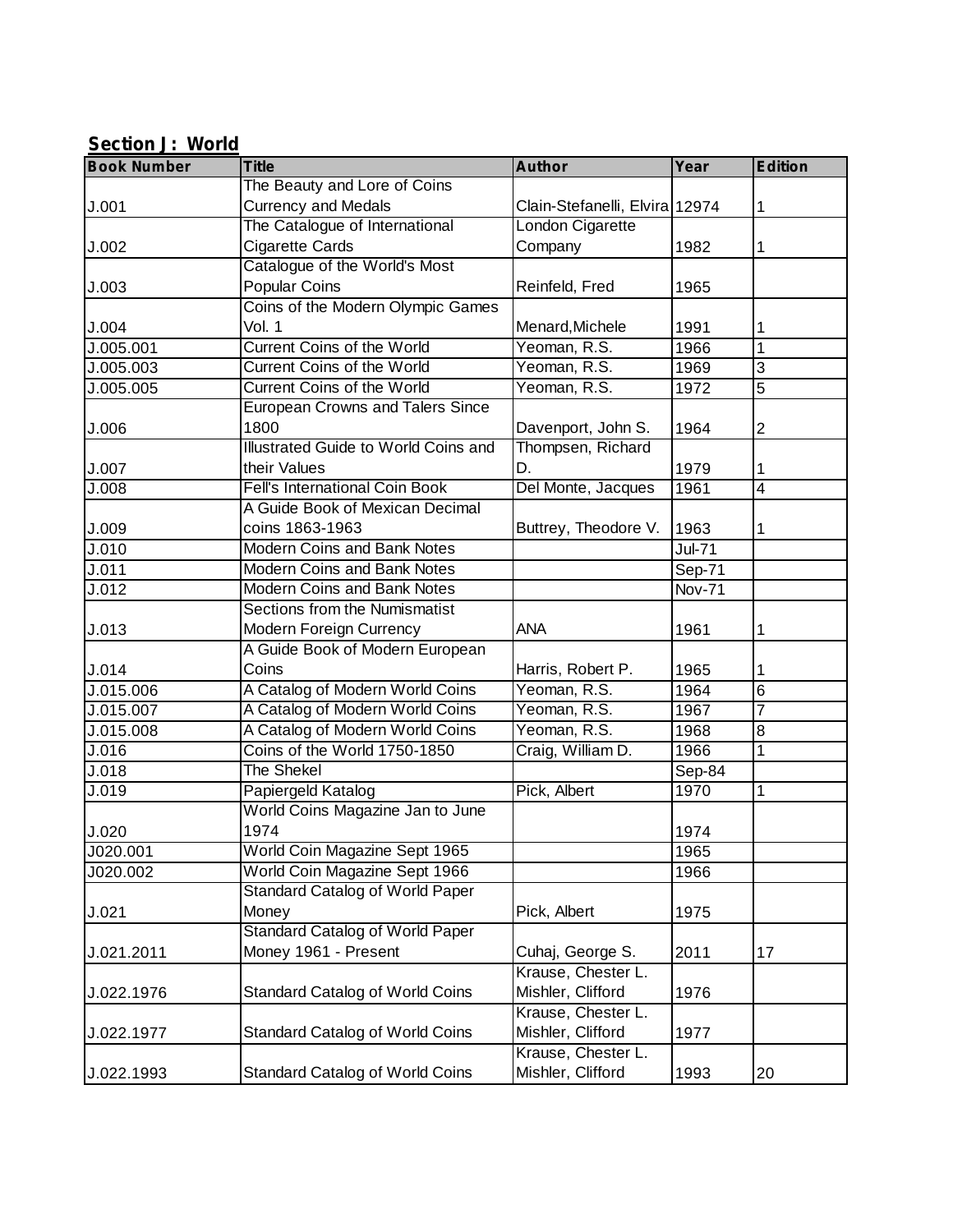|            |                                        | Krause, Chester L. |      |    |
|------------|----------------------------------------|--------------------|------|----|
|            | <b>Standard Catalog of World Coins</b> | Mishler, Clifford  |      |    |
|            | <b>Standard Catalog of World Coins</b> | Cuhaj, George S.   |      |    |
| U.022.2009 | 1801-1900                              | Michael, Thomas    | 2009 | 6  |
|            | <b>Standard Catalog of World Coins</b> | Cuhaj, George S.   |      |    |
| J.022.2011 | 1901-2000                              | Michael, Thomas    | 2011 | 39 |
|            | <b>Standard Catalog of World Coins</b> | Cuhaj, George S.   |      |    |
| J.022.2014 | 2001 - Date                            | Michael, Thomas    | 2014 | 19 |
|            | The Star Rare Coin Encylopedia and     |                    |      |    |
|            | Premium Catalog of Coins of the        |                    |      |    |
| J.023      | World                                  | Mehl, B. Max       | 1925 |    |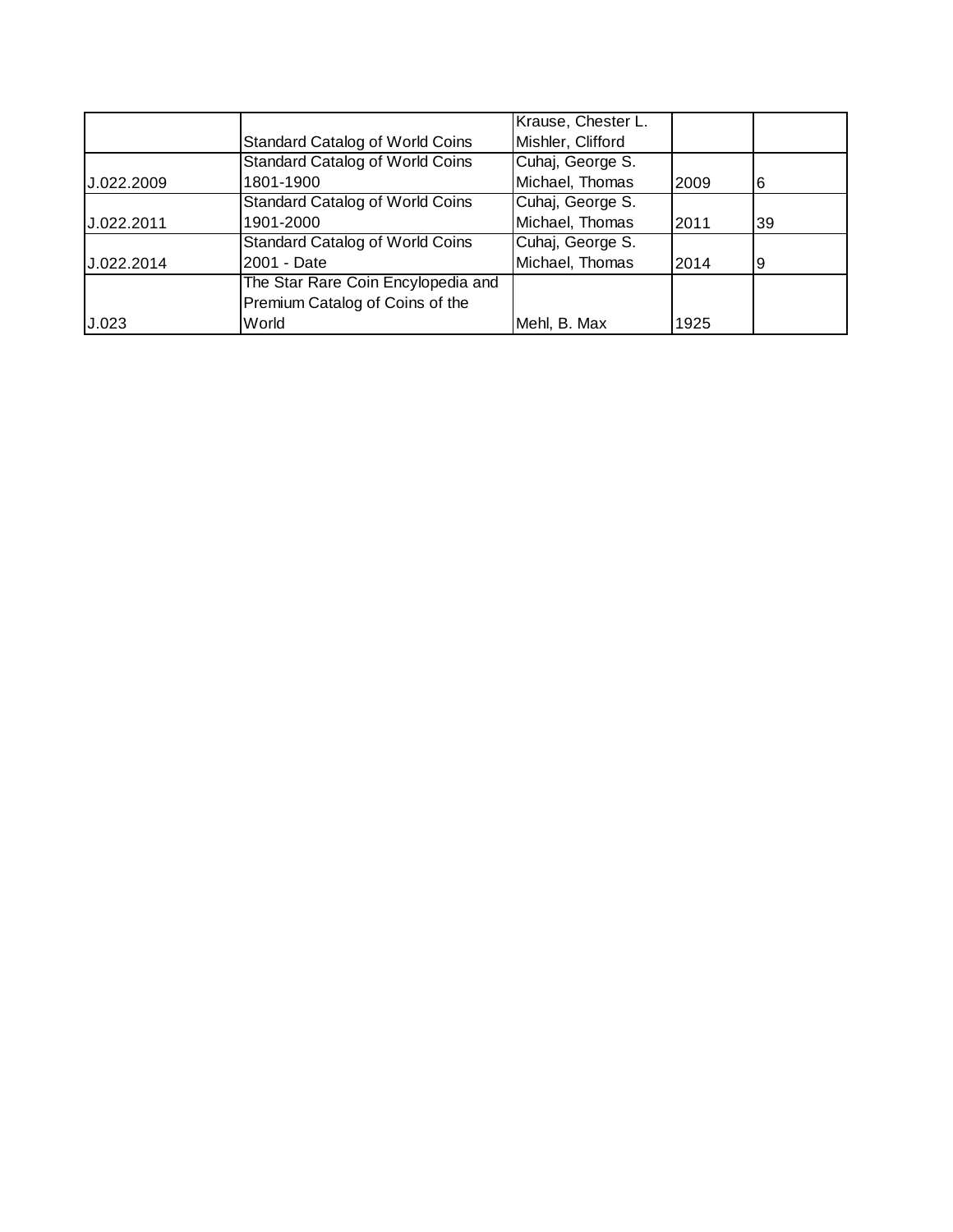# **Section K: Auction Catalogues**

| <b>Book Number</b> | <b>Title</b>                                                         | <b>Author</b>                    | Year | <b>Edition</b> |
|--------------------|----------------------------------------------------------------------|----------------------------------|------|----------------|
| K.001.01.1970      | <b>Torex Auction</b>                                                 | <b>Torex</b>                     | 1970 |                |
| K.001.02.1972      | Torex '72 Central Coin Club                                          | 1972<br><b>Torex</b>             |      |                |
| K.001.03.1973      | Torex 73 Central Coin Club                                           | <b>Torex</b>                     | 1973 |                |
|                    | Joint Convention 1974 Torex and                                      |                                  |      |                |
| K.001.03.1974      | Central Coin Club toronto                                            | <b>Torex</b>                     | 1974 |                |
| K.001.04.1976      | <b>Torex Auction</b>                                                 | <b>Torex</b>                     | 1976 |                |
| K.001.11.1976      | <b>Torex Auction</b>                                                 | <b>Torex</b>                     | 1976 |                |
| K.001.04.1977      | <b>Torex Auction</b>                                                 | Torex                            | 1977 |                |
|                    | The Mammoth Gaver Numismatic                                         |                                  |      |                |
| K.001.11.1977      | <b>Collection Part 1</b>                                             | <b>Torex</b>                     | 1977 |                |
| K.001.04.1978      | <b>Gaver Numismatic Collection Part 2</b>                            | <b>Torex</b>                     | 1978 |                |
|                    | The Renowned McKay-Clements                                          |                                  |      |                |
| K.002              | <b>Numismatic Collection</b>                                         | Rose, Frank                      | 1976 |                |
| K.003              | Joe Flynn & Son                                                      |                                  | 1976 |                |
|                    | <b>CAND Semi-Annual Convention</b>                                   |                                  |      |                |
| K.004              | Auction                                                              | Charlton Numismatics 1976        |      |                |
| K.005.1975         | <b>CNA Auction</b>                                                   | <b>Charlton Numismatics 1975</b> |      |                |
| K.005.1979         | <b>CNA Auction</b>                                                   | Charlton                         | 1979 |                |
| K.006              | <b>Coins and Medals</b>                                              | Schulman, Jacques                | 1979 |                |
| K.007              | <b>Public Auction and Mail Bid Sale</b>                              | Lepczyk, Joseph                  | 1981 |                |
| K.008              | The Robison Collection Part 3                                        | Stack's                          | 1982 |                |
| K.009              | Keith Greenham Militaria                                             |                                  | 1983 |                |
| K.010              | <b>The Great Lakes Collection</b>                                    | <b>Bowers</b>                    | 1998 |                |
| K.011              | <b>ONA Annual Convention Auction Sale</b>                            | Moore, Charles D.                | 1977 |                |
|                    | United States Gold, Silver & Copper<br>Coins featuring the Donald J. |                                  |      |                |
| K.012              | <b>Davenport Collection</b>                                          | Stack's                          | 1977 |                |
|                    | Intermpm '81 International Paper                                     |                                  |      |                |
|                    | Money Congress and Exhibition                                        |                                  |      |                |
| K.013              | Auction                                                              |                                  | 1981 |                |
| K.014.1980         | <b>Moore Auction</b>                                                 | Moore, Charles D.                | 1980 |                |
| K.015              | <b>Bankruptcy Auction Sale</b>                                       | M. Goldsmith & Co.               | 1971 |                |
| K.016              | <b>Fall Rally</b>                                                    | <b>Toronto Coin Club</b>         | 1975 |                |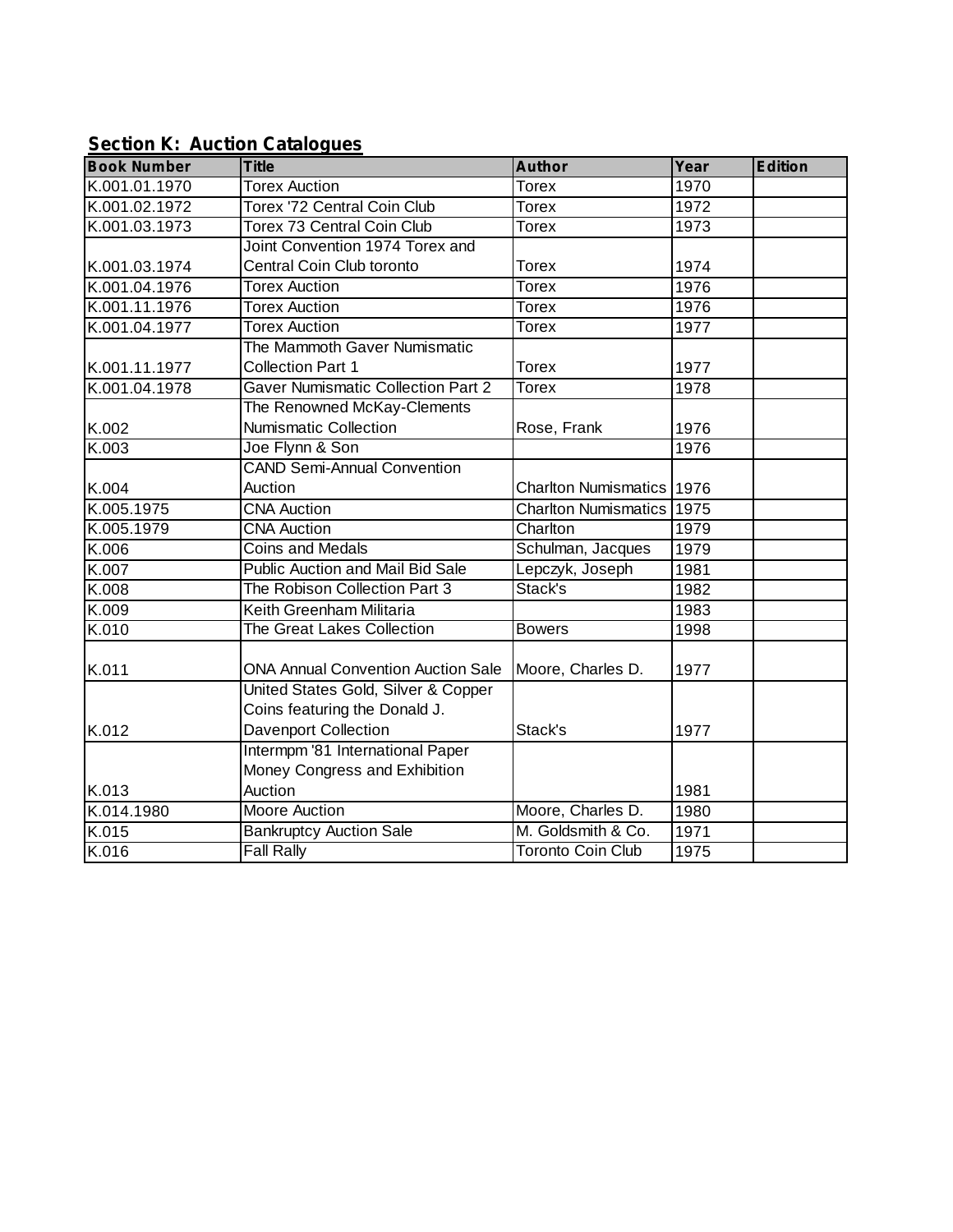# **Section L: Periodicals & Journals**

| <b>Book Number</b> | <b>Title</b>                     | <b>Author</b> | Year    | <b>Edition</b> |
|--------------------|----------------------------------|---------------|---------|----------------|
|                    |                                  |               | 1965,   |                |
|                    |                                  |               | 1979,   |                |
|                    |                                  |               | 1978,   |                |
|                    |                                  |               | 1990,   |                |
| L.001              | The Canadian Paper Money Journal |               | 1991    |                |
|                    |                                  |               | 1972,   |                |
|                    |                                  |               | 1974-   |                |
| L.002              | The Ontario Numismatitist        | ONA           | 1992    |                |
|                    |                                  |               | 1988,   |                |
| L.003              | The Canadian Numismatist         |               | 1989    |                |
|                    |                                  |               | 1992-   |                |
|                    |                                  |               | 1995,   |                |
| L.004              | The Numismatist                  | ANA           | 2002    |                |
| L.005              | The Canadian Numismatic Journal  | <b>RCNA</b>   | Various |                |
| L.006.397          | Numismatic Scrapbook March 1969  |               | 1969    |                |
| L.006.463          | Numismatic Scrapbook Sept 1974   |               | 1974    |                |